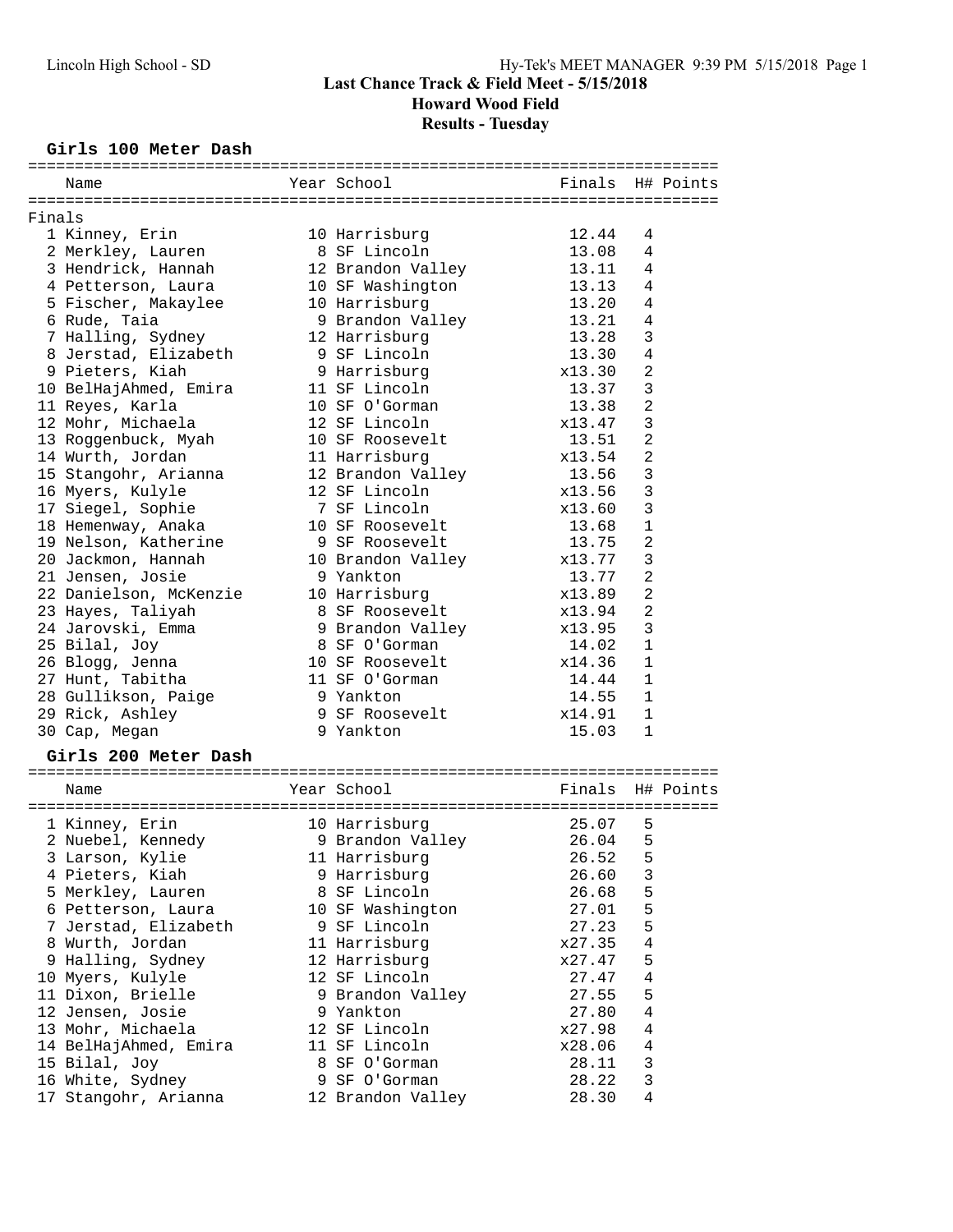**Howard Wood Field**

**Results - Tuesday**

# **....Girls 200 Meter Dash**

| 18 Nelson, Katherine                                  | 9 SF Roosevelt                                                                                                                                                     | 28.38                                | 2              |           |
|-------------------------------------------------------|--------------------------------------------------------------------------------------------------------------------------------------------------------------------|--------------------------------------|----------------|-----------|
| 19 Wambach, Sydney                                    | 10 SF O'Gorman                                                                                                                                                     | 28.49                                | $\overline{2}$ |           |
| 20 Schroeder, Isabelle                                | 9 SF Lincoln                                                                                                                                                       | x28.60                               | $\overline{2}$ |           |
| 21 Biteler, Brielle                                   | 9 SF Washington                                                                                                                                                    | 28.76                                | 3              |           |
| 22 Jarovski, Emma                                     | 9 Brandon Valley x28.85                                                                                                                                            |                                      | $\overline{4}$ |           |
| 23 Wolfgram, Payton                                   | 10 Yankton                                                                                                                                                         | 28.91                                | $\mathbf{3}$   |           |
| 24 Kelliher, Brooke                                   | 10 SF Roosevelt                                                                                                                                                    | 28.95                                | $\overline{2}$ |           |
| 25 Dierks, Liz                                        | 9 Harrisburg                                                                                                                                                       | x29.02                               | $\overline{2}$ |           |
| 26 Jackmon, Hannah                                    | 10 Brandon Valley                                                                                                                                                  | x29.10                               | $\mathbf{3}$   |           |
| 27 Hayes, Taliyah                                     | 8 SF Roosevelt                                                                                                                                                     | 29.21                                | $\overline{2}$ |           |
| 28 Farrell, Lindsay                                   | 12 Harrisburg                                                                                                                                                      |                                      | $\overline{3}$ |           |
| 29 Pujado, Elisabeth                                  | 9 SF O'Gorman                                                                                                                                                      | x29.64<br>x29.69<br>x29.85<br>x29.69 | 3              |           |
| 30 Arballo, Klarissa                                  | 10 SF Roosevelt                                                                                                                                                    |                                      | 1              |           |
| 31 Johnson, Halle                                     | 9 SF Washington                                                                                                                                                    | 30.15                                | 1              |           |
| 32 Lund, Avery                                        | 10 SF Roosevelt                                                                                                                                                    | x30.50                               | 1              |           |
| 33 Cap, Megan                                         | 9 Yankton                                                                                                                                                          | 31.18                                | 1              |           |
|                                                       |                                                                                                                                                                    |                                      |                |           |
| Girls 400 Meter Dash                                  |                                                                                                                                                                    |                                      |                |           |
| Name                                                  | Year School extended to the School                                                                                                                                 | Finals H# Points                     |                |           |
|                                                       |                                                                                                                                                                    |                                      |                |           |
| 1 Waterfall, Haylee 12 Brandon Valley 59.12           |                                                                                                                                                                    |                                      | 4              |           |
| 2 Sudbeck, Caroline                                   |                                                                                                                                                                    |                                      | 4              |           |
|                                                       | 10 SF Lincoln<br>12 Yankton                                                                                                                                        | 59.52<br>59.72 4                     |                |           |
| 3 Specht, Cameryn<br>4 Vavra, Carly<br>4 Vavra, Carly | 12 Yankton                                                                                                                                                         | $59.87$ 4                            |                |           |
| 4 vavra, carry<br>5 Bindert, Elizabeth                | 11 SF Lincoln                                                                                                                                                      | $1:00.75$ 4                          |                |           |
| 6 Batcheller, Lila                                    | 8 SF Lincoln 1:02.48                                                                                                                                               |                                      | 3              |           |
|                                                       |                                                                                                                                                                    |                                      | $\overline{4}$ |           |
| 7 Wolfgram, Payton                                    | 10 Yankton<br>12 SF Lincoln                                                                                                                                        | 1:02.76                              | $\mathbf{3}$   |           |
| 8 Mohr, Michaela                                      | 9 SF Lincoln                                                                                                                                                       | x1:02.90                             | $\overline{4}$ |           |
| 9 Wietfeld, Sydni                                     |                                                                                                                                                                    | x1:02.94<br>1:03.57                  |                |           |
| 10 Wells, Ashley                                      | 11 Brandon Valley<br>$\label{eq:2.1} \frac{d\mathbf{r}}{dt} = \frac{1}{2} \sum_{i=1}^n \frac{d\mathbf{r}}{dt} \mathbf{r}_i \mathbf{r}_i \mathbf{r}_i \mathbf{r}_i$ |                                      | $\overline{4}$ |           |
| 11 Schroeder, Isabelle                                | 9 SF Lincoln                                                                                                                                                       | x1:03.79                             | $\overline{2}$ |           |
| 12 Lubeck, Elaina                                     | 9 SF O'Gorman                                                                                                                                                      | 1:03.98                              | 3              |           |
| 13 Etrheim, Megan                                     | 12 SF Washington                                                                                                                                                   | 1:04.11                              | 3              |           |
| 14 Birath, Kylie                                      | 9 Brandon Valley                                                                                                                                                   | 1:05.67                              | $\mathbf{3}$   |           |
| 14 Diraci,<br>15 Honner, Brecli<br>11 Marc Carolyn    | 9 Harrisburg                                                                                                                                                       | 1:05.86                              | $\overline{3}$ |           |
| 16 Haar, Carolyn                                      | 9 Harrisburg                                                                                                                                                       | 1:06.00                              | $\overline{3}$ |           |
| 17 Johnson, Emma                                      | 10 SF Washington 1:06.11                                                                                                                                           |                                      | 2              |           |
| 18 Cochrun, Taysia                                    | 9 SF Washington 1:07.21                                                                                                                                            |                                      | $\mathbf{1}$   |           |
| 19 Vavra, Ashton                                      | 10 SF O'Gorman 1:08.14                                                                                                                                             |                                      | $\overline{2}$ |           |
| 20 Savey, Anna                                        | 12 Yankton                                                                                                                                                         | x1:08.46                             | $\mathbf{1}$   |           |
| 21 Chatwell, Jennifer                                 | 12 SF Roosevelt                                                                                                                                                    | 1:09.50 1                            |                |           |
| 22 Madsen, Addyson                                    | 9 SF Washington                                                                                                                                                    | x1:10.11                             | 1              |           |
| 23 Theobald, Maggie                                   | 9 SF O'Gorman                                                                                                                                                      | 1:11.40                              | 2              |           |
| 24 Skiles, Macy                                       | 10 SF Washington                                                                                                                                                   | x1:15.55                             | 1              |           |
| Girls 800 Meter Run                                   |                                                                                                                                                                    |                                      |                |           |
|                                                       |                                                                                                                                                                    |                                      |                |           |
| Name                                                  | Year School                                                                                                                                                        | Finals                               |                | H# Points |
| 1 Mwenentanda, Ndjakalenga 8 SF O'Gorman              |                                                                                                                                                                    | 2:17.41                              | 3              |           |
| 2 Hardie, Alea                                        | 8 SF O'Gorman                                                                                                                                                      | 2:18.47                              | 3              |           |
| 3 Grismer, Hope                                       | 10 SF Roosevelt                                                                                                                                                    | 2:22.84                              | 3              |           |
| 4 Wells, Lauren                                       | 11 Brandon Valley                                                                                                                                                  | 2:23.19                              | $\mathbf{1}$   |           |
| 5 Sudbeck, Caroline                                   | 10 SF Lincoln                                                                                                                                                      | 2:23.87                              | 3              |           |
|                                                       |                                                                                                                                                                    |                                      |                |           |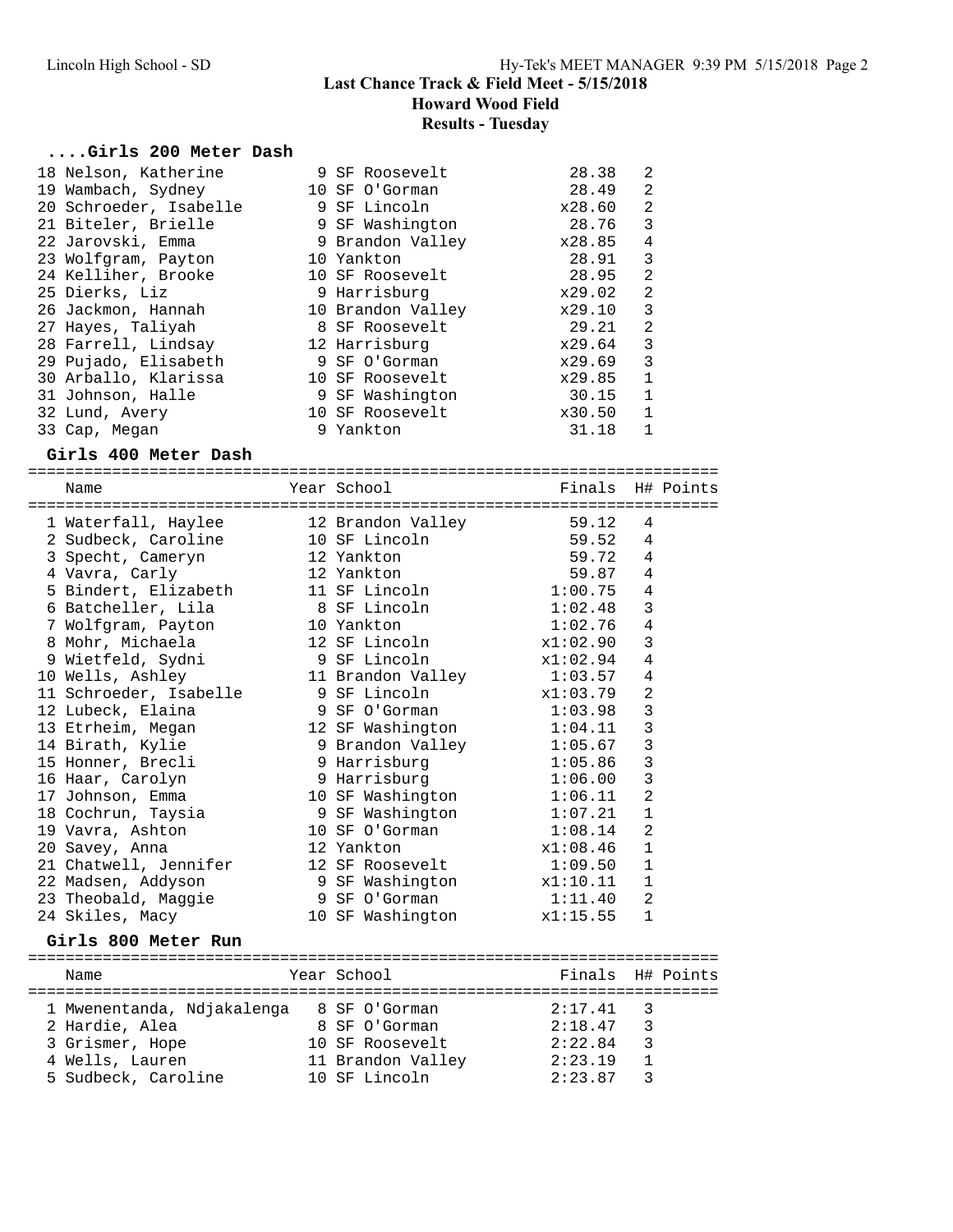**Howard Wood Field**

**Results - Tuesday**

## **....Girls 800 Meter Run**

| 6 Geurts, Jaide                                    | 10 SF Roosevelt                  | 2:24.37            | 3              |
|----------------------------------------------------|----------------------------------|--------------------|----------------|
| 7 Bietz, Madisyn                                   | 8 Yankton                        | 2:24.94            | 3              |
| 8 Waage, Grace                                     | 9 SF O'Gorman                    | 2:26.67            | $\overline{a}$ |
| 9 Serck, Sydnee                                    | 7 Yankton                        | 2:27.26            | 3              |
| 10 Kray, Carlie                                    | 12 SF Washington                 | 2:28.27            | $\overline{a}$ |
| 11 Bindert, Elizabeth                              | 11 SF Lincoln                    | 2:29.05            | $\mathbf{3}$   |
| 12 Knoff, Anne                                     | 12 Yankton                       | 2:29.77            | 3              |
| 13 DeBeer, Kayla                                   | 9 SF Washington                  | 2:29.94            | $\overline{a}$ |
| 14 Stern, Cherish                                  | 9 Brookings                      | 2:30.37            | $\overline{a}$ |
| 15 Moore, Isabelle                                 | 9 SF O'Gorman                    | x2:30.67           | $\overline{2}$ |
| 16 Foss, Kylie                                     | 8 Brandon Valley                 | 2:31.09            | $\overline{2}$ |
| 17 Fanta, Mary                                     | 10 Yankton                       | x2:31.25           | $\overline{a}$ |
| 18 Juac, Khot                                      | 10 SF Washington                 | 2:31.43            | $\mathbf{1}$   |
| 19 Tschetter, Allison                              | 9 SF O'Gorman                    | x2:32.33           | $\overline{2}$ |
| 20 Harbaugh, Chloe                                 | 9 SF Lincoln                     | 2:32.57            | $\overline{2}$ |
| 21 Kashi, Adaga                                    | 9 SF Washington x2:33.03         |                    | $\overline{2}$ |
| 22 Shoup, Kayla                                    | 8 Brookings                      | 2:33.04            | $\overline{2}$ |
| 23 Kocer, Danica                                   | 8 Brookings<br>11 Brandon Valley | 2:33.26            | $\overline{2}$ |
| 24 Smithback, Austyn                               | 10 Harrisburg                    | 2:33.64            | $\mathbf{1}$   |
| 25 Clark, Carly                                    | 9 SF Roosevelt                   | 2:34.92            | $\mathbf{1}$   |
| 26 Pearson, Lydia                                  | 12 SF Roosevelt                  | x2:35.60           | $\mathbf{1}$   |
| 27 Dodson, Natalie                                 | 9 SF Lincoln                     | x2:37.01           | 1              |
| 28 Hanson, Tyffani                                 | 10 Harrisburg                    | 2:38.35            | $\mathbf{1}$   |
| 29 Eidsness, Lauren                                | 10 Yankton                       | x2:39.05           | $\mathbf{1}$   |
| 30 Simeonova, Radiana                              | 9 SF Lincoln                     | x2:39.50           | 1              |
| 31 Weigelt, Raina                                  | 8 SF Roosevelt                   | x2:45.06           | 1              |
| 32 Howard, Madison                                 | 10 SF Roosevelt                  | x2:46.96           | $\mathbf{1}$   |
| 33 Altenburg, Sydney                               | 9 Harrisburg                     | 2:55.85            | $\mathbf 1$    |
|                                                    |                                  |                    |                |
|                                                    |                                  |                    |                |
| Girls 1600 Meter Run                               |                                  |                    |                |
| Name                                               | Year School                      | Finals             | Points         |
|                                                    |                                  |                    |                |
| 1 Klatt, Courtney                                  | 12 SF Lincoln                    |                    |                |
| 2 Dumansky, Hannah                                 |                                  | 5:05.77<br>5:17.84 |                |
| 3 Kray, Carlie                                     | 8 SF Lincoln                     | 5:19.17            |                |
|                                                    | 12 SF Washington<br>12 Yankton   | 5:19.76            |                |
| 3 Arty, -<br>4 McClure, Madison<br>5 Rief, Allison | 11 Brandon Valley                | 5:20.38            |                |
| 6 Bietz, Madisyn                                   | 8 Yankton                        | 5:23.62            |                |
| 7 Chance, Thea                                     | 7 Yankton                        | 5:31.35            |                |
| 8 Houwman, Emma                                    | 11 SF Lincoln                    | 5:32.98            |                |
| 9 Pickering, Megan                                 | 10 Brandon Valley 5:35.12        |                    |                |
| 10 Kashi, Adaga                                    | 9 SF Washington                  | 5:35.25            |                |
| 11 DeBeer, Kayla                                   | 9 SF Washington                  | 5:35.54            |                |
| 12 Boyd, Josie                                     | 10 Harrisburg                    | 5:35.88            |                |
| 13 Wentzy, Katie                                   | 8 Brandon Valley                 | 5:35.99            |                |
| 14 Powers, Ainsley                                 | 10 Brookings                     | 5:36.02            |                |
| 15 Moose, Natalie                                  | 9 Brandon Valley                 | x5:38.36           |                |
| 16 Althoff, Olivia                                 | 11 SF O'Gorman                   | 5:39.27            |                |
|                                                    |                                  |                    |                |
| Girls 3200 Meter Run                               |                                  |                    |                |
| Name                                               | Year School                      | Finals Points      |                |
| 1 Waterfall, Haylee                                | 12 Brandon Valley                | 11:55.76           |                |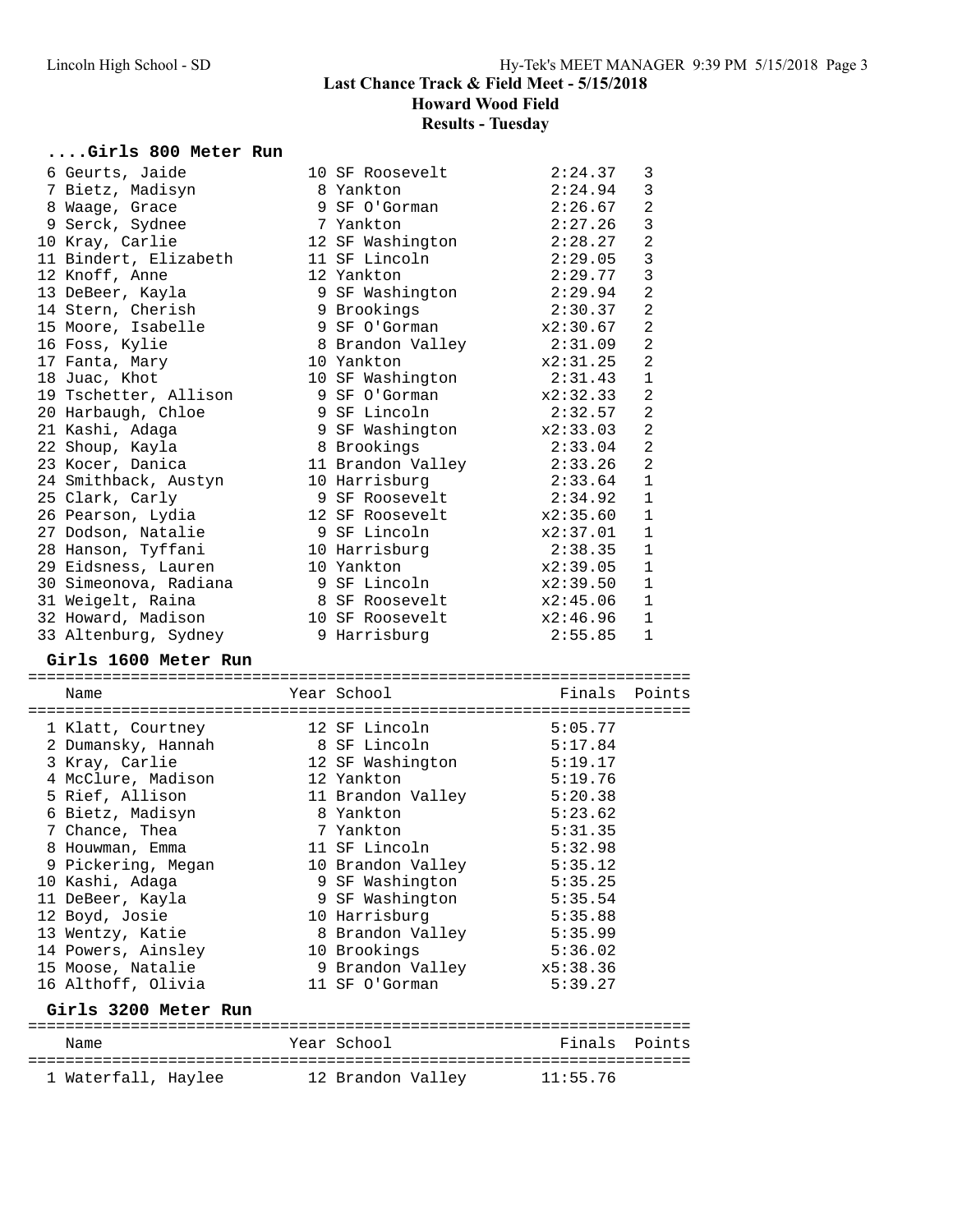**Howard Wood Field**

#### **Results - Tuesday**

#### **....Girls 3200 Meter Run**

| 2 Kolb, Ella        | 9 SF Washington  | 12:29.61 |
|---------------------|------------------|----------|
| 3 Lather, Sydney    | 10 SF Washington | 12:31.73 |
| 4 Sugrue, George    | 10 SF O'Gorman   | 12:48.92 |
| 5 Thornton, Paige   | 10 SF O'Gorman   | 13:06.82 |
| 6 Severson, Katelyn | 10 SF Washington | 13:31.53 |

#### **Girls 100 Meter Hurdles**

| Name                    | Year School       | Finals H# Points |                |  |
|-------------------------|-------------------|------------------|----------------|--|
| 1 Larson, Kylie         | 11 Harrisburg     | 15.65            | 3              |  |
| 2 Dixon, Brielle        | 9 Brandon Valley  | 15.81            | 3              |  |
| 3 Oswald, Kelsey        | 10 Yankton        | 16.14            | 3              |  |
| 4 Budig, Kate           | 12 Yankton        | 16.18            | 3              |  |
| 5 Heier, Ryley          | 12 SF Lincoln     | 16.23            | 3              |  |
| 6 Birath, Mikaela       | 12 Brandon Valley | 16.80            | 3              |  |
| 7 Langseth, Anna        | 10 SF Lincoln     | 16.90            | 3              |  |
| 8 Ratzloff, Elizabeth   | 12 SF O'Gorman    | 17.01            | $\mathfrak{D}$ |  |
| 9 Johnson, Majesta      | 11 Harrisburg     | 17.47            | 2              |  |
| 10 Hemenway, Anaka      | 10 SF Roosevelt   | 17.54            | 2              |  |
| 11 Henderson, Reagan    | 12 SF Washington  | 18.44            | 1              |  |
| 12 Silchuk, Olga        | 12 Harrisburg     | 18.47            | $\mathbf{1}$   |  |
| 13 Sonnenschein, Jersey | 8 Harrisburg      | x18.84           | 2              |  |
| 14 Madison, Brenna      | 9 SF Roosevelt    | 19.33            |                |  |
| 15 Madison, Ashlyn      | 9 SF Roosevelt    | 19.40            |                |  |

==========================================================================

#### **Girls 300 Meter Hurdles**

3 Yankton 'A'

========================================================================== Name Year School Finals H# Points ========================================================================== 1 Dal, Josephine 11 SF Lincoln 46.39 3 2 Oswald, Kelsey 10 Yankton 48.06 3 3 Rude, Taia 9 Brandon Valley 48.19 3 4 Heier, Ryley 12 SF Lincoln 48.56 3 5 Vockler, Kaite 11 SF O'Gorman 49.14 3 6 Budig, Kate 12 Yankton 50.16 3 7 Birath, Mikaela 12 Brandon Valley 50.99 3 8 Langseth, Anna 10 SF Lincoln 52.55 3 9 Sonnenschein, Jersey 8 Harrisburg 52.75 2 10 Reck, Gabrielle 10 SF Washington 52.91 2 11 Hemenway, Anaka 10 SF Roosevelt 53.89 2 12 Johnson, Majesta 11 Harrisburg 54.85 2 13 Henderson, Reagan 12 SF Washington 56.19 1 14 Madison, Brenna 9 SF Roosevelt 56.50 1 15 Wood, Keile 9 SF Washington 56.87 1 16 Madison, Ashlyn 9 SF Roosevelt 57.59 1 17 Wipf, Maggie 10 Harrisburg 59.86 2 **Girls 4x100 Meter Relay** ======================================================================= School **Finals** Points ======================================================================= 1 Brandon Valley 'A' 49.60 2 SF Lincoln 'A' 50.21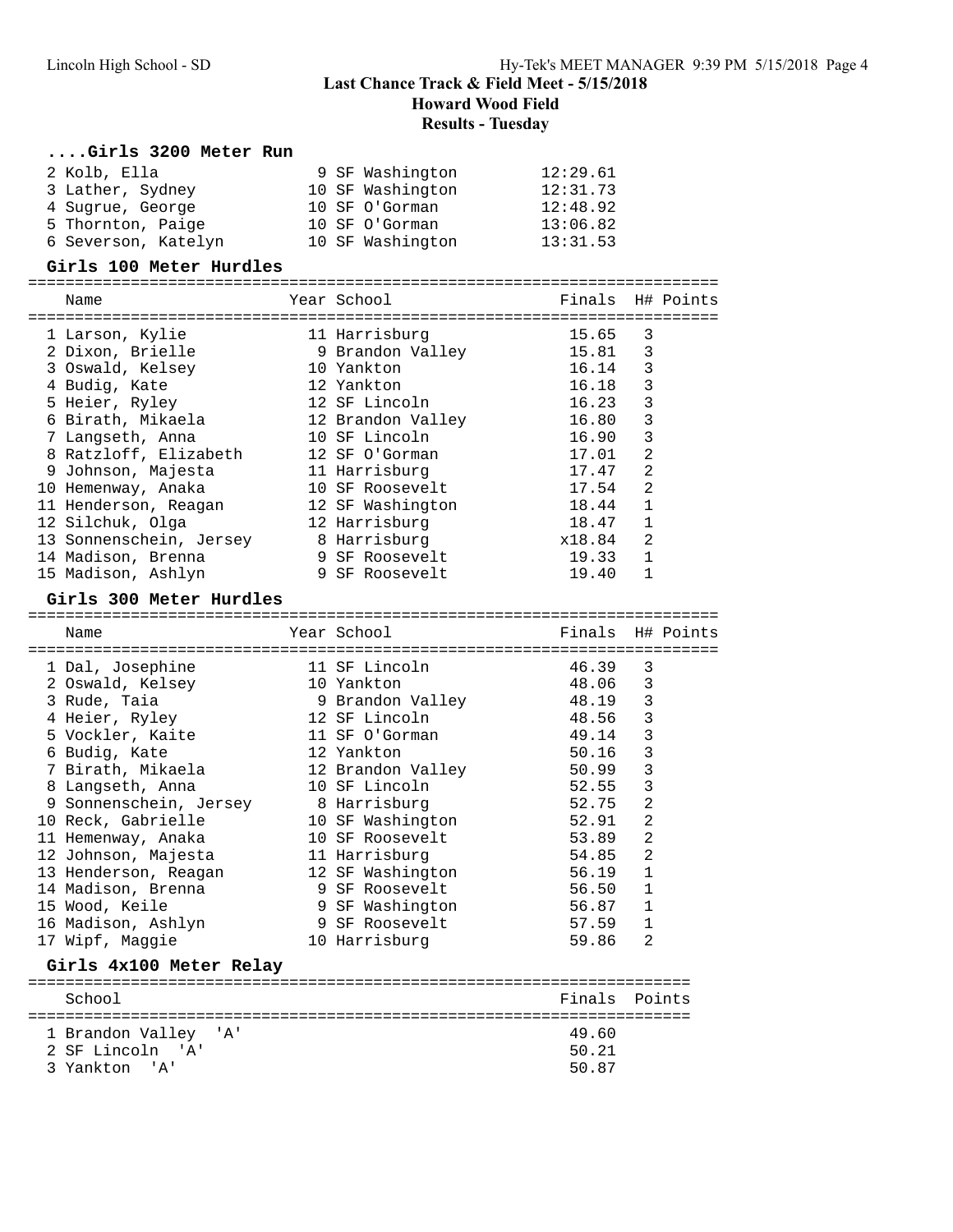**Howard Wood Field**

**Results - Tuesday**

| Girls 4x100 Meter Relay     |               |        |
|-----------------------------|---------------|--------|
| 4 SF O'Gorman<br><b>A</b> ' | 52.25         |        |
| 5 SF Washington 'A'         | 53.92         |        |
| Girls 4x200 Meter Relay     |               |        |
| School                      | Finals        | Points |
| 1 SF Lincoln 'A'            | 1:46.13       |        |
| 2 Yankton 'A'               | 1:47.75       |        |
| 3 SF Washington<br>" A '    | 1:57.61       |        |
| Girls 4x400 Meter Relay     |               |        |
| School                      | Finals Points |        |
| 1 Yankton 'A'               | 4:00.34       |        |
| 2 SF Lincoln 'A'            | 4:11.07       |        |
| 3 SF O'Gorman 'A'           | 4:12.56       |        |
| 4 SF Washington 'A'         | 4:15.87       |        |
| 5 SF Roosevelt 'A'          | 4:21.55       |        |

# **Girls 4x800 Meter Relay**

| School             |  | Finals Points |  |
|--------------------|--|---------------|--|
| 1 SF Roosevelt 'A' |  | 10:02.04      |  |

## **Girls 1600 Sprint Medley**

| School              | Finals Points |  |
|---------------------|---------------|--|
|                     |               |  |
| 1 SF Lincoln 'A'    | 4:43.33       |  |
| -- SF Roosevelt 'A' | DNF           |  |

## **Girls High Jump**

| Name                |  | Finals                                                                                                                                                                                                                                                                           | Points                                |
|---------------------|--|----------------------------------------------------------------------------------------------------------------------------------------------------------------------------------------------------------------------------------------------------------------------------------|---------------------------------------|
| 1 Rude, Taia        |  | $5 - 05.00$                                                                                                                                                                                                                                                                      |                                       |
| 2 Kong, Phekran     |  | $5 - 03.00$                                                                                                                                                                                                                                                                      |                                       |
| 3 Croghan, Sara     |  | $5 - 01.00$                                                                                                                                                                                                                                                                      |                                       |
| 4 Telahun, Helen    |  | $J5 - 01.00$                                                                                                                                                                                                                                                                     |                                       |
| 5 Birath, Kylie     |  | $4 - 11.00$                                                                                                                                                                                                                                                                      |                                       |
| 5 Hayes, Taliyah    |  | $4 - 11.00$                                                                                                                                                                                                                                                                      |                                       |
| 5 Moore, Isabelle   |  | $4 - 11.00$                                                                                                                                                                                                                                                                      |                                       |
| 5 Mentele, Kira     |  | 4-11.00                                                                                                                                                                                                                                                                          |                                       |
| 5 Thompson, Morgan  |  | $4 - 11.00$                                                                                                                                                                                                                                                                      |                                       |
| 5 Honner, Brecli    |  | $4 - 11.00$                                                                                                                                                                                                                                                                      |                                       |
| 11 McKee, Aubree    |  | $4 - 09.00$                                                                                                                                                                                                                                                                      |                                       |
| 11 Bengford, Grace  |  | $4 - 09.00$                                                                                                                                                                                                                                                                      |                                       |
| 11 Bradfield, India |  | $x4-09.00$                                                                                                                                                                                                                                                                       |                                       |
| 11 Beltman, Teya    |  | $x4-09.00$                                                                                                                                                                                                                                                                       |                                       |
| 11 Immeker, Aliyah  |  | $4 - 09.00$                                                                                                                                                                                                                                                                      |                                       |
| 11 Wuebben, Madison |  | $4 - 09.00$                                                                                                                                                                                                                                                                      |                                       |
| 11 Gokie, Hailey    |  | $4 - 09.00$                                                                                                                                                                                                                                                                      |                                       |
|                     |  | Year School<br>9 Brandon Valley<br>10 SF Washington<br>9 SF Lincoln<br>10 SF Lincoln<br>9 Brandon Valley<br>8 SF Roosevelt<br>9 SF O'Gorman<br>7 SF O'Gorman<br>9 Harrisburg<br>8 Harrisburg<br>9 SF O'Gorman<br>9 Brandon Valley<br>10 SF Roosevelt<br>10 Yankton<br>10 Yankton | 11 Brandon Valley<br>9 Brandon Valley |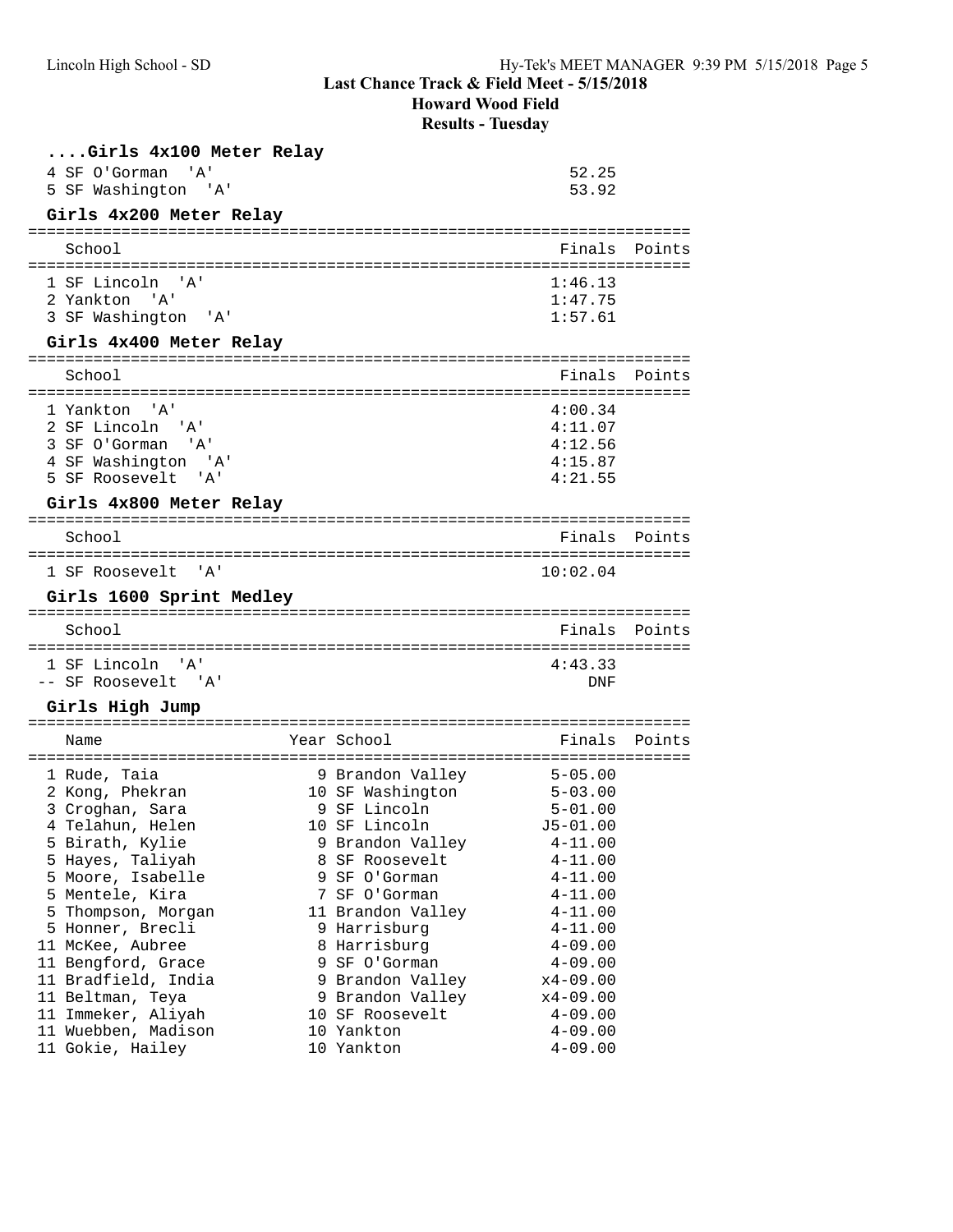**Howard Wood Field Results - Tuesday**

# **....Girls High Jump**

| 18 Miedema, Aubrey<br>18 Bailey, Kassidi<br>20 Flynn, Mariah<br>20 Masloski, Alexis<br>-- Reck, Gabrielle<br>-- Hansen, Morgan                                                                                                                                                                                                                                                       | 12 SF Washington<br>11 Brandon Valley<br>10 SF O'Gorman<br>11 SF Lincoln<br>10 SF Washington<br>10 SF Lincoln                                                                                                                                                                                         | $4 - 07.00$<br>$x4 - 07.00$<br>$x4 - 05.00$<br>$4 - 05.00$<br>ΝH<br>ΝH                                                                                                                                       |  |
|--------------------------------------------------------------------------------------------------------------------------------------------------------------------------------------------------------------------------------------------------------------------------------------------------------------------------------------------------------------------------------------|-------------------------------------------------------------------------------------------------------------------------------------------------------------------------------------------------------------------------------------------------------------------------------------------------------|--------------------------------------------------------------------------------------------------------------------------------------------------------------------------------------------------------------|--|
| -- Halvorson, Megan<br>-- Augustus, Iyana<br>-- Manning, Ava                                                                                                                                                                                                                                                                                                                         | 9 SF Roosevelt<br>9 SF Washington<br>10 SF O'Gorman                                                                                                                                                                                                                                                   | ΝH<br>NH<br>ΝH                                                                                                                                                                                               |  |
| Girls Pole Vault                                                                                                                                                                                                                                                                                                                                                                     |                                                                                                                                                                                                                                                                                                       |                                                                                                                                                                                                              |  |
| Name                                                                                                                                                                                                                                                                                                                                                                                 | Year School                                                                                                                                                                                                                                                                                           | Finals Points                                                                                                                                                                                                |  |
|                                                                                                                                                                                                                                                                                                                                                                                      |                                                                                                                                                                                                                                                                                                       |                                                                                                                                                                                                              |  |
| 1 Hendrick, Hannah<br>2 Schiltz, Marya<br>3 Trainor, Isabelle<br>4 Clausen, Daphne<br>5 Peltier, Sydney<br>6 Hendrick, Halayna<br>7 Schulte, Miranda<br>8 Vik, Lauren<br>9 White, Megan<br>10 Burdick, Carolyne<br>11 Johnson, Trinity<br>-- Kelley, Jadyn<br>-- Nielsen, Grace<br>-- Hruby, Olivia<br>-- Johannsen, Jacee<br>-- Rust, Lexi<br>-- Stahly, Madison<br>Girls Long Jump | 12 Brandon Valley<br>12 Brandon Valley<br>12 Harrisburg<br>9 SF O'Gorman<br>10 Brandon Valley<br>10 Brandon Valley<br>11 Yankton<br>12 Yankton<br>12 Harrisburg<br>11 SF Roosevelt<br>10 Yankton<br>11 SF Roosevelt<br>11 SF O'Gorman<br>9 Harrisburg<br>10 SF Washington<br>10 Yankton<br>12 Yankton | $11 - 06.00$<br>$11 - 00.00$<br>$10 - 06.00$<br>$10 - 00.00$<br>$J10-00.00$<br>$x9 - 06.00$<br>$J9-06.00$<br>$J9 - 06.00$<br>$J9 - 06.00$<br>$J9 - 06.00$<br>$8 - 06.00$<br>NH<br>NH<br>ΝH<br>NH<br>NH<br>NH |  |
|                                                                                                                                                                                                                                                                                                                                                                                      |                                                                                                                                                                                                                                                                                                       |                                                                                                                                                                                                              |  |
| Name                                                                                                                                                                                                                                                                                                                                                                                 | Year School                                                                                                                                                                                                                                                                                           | Finals Points                                                                                                                                                                                                |  |
| 1 Boomsma, Jaiden<br>2 Dal, Josephine<br>3 Law, Trinity                                                                                                                                                                                                                                                                                                                              | 10 Yankton<br>11 SF Lincoln<br>11 Brandon Valley                                                                                                                                                                                                                                                      | $18 - 00.00$<br>$17 - 07.00$<br>$17 - 00.00$                                                                                                                                                                 |  |
| 4 Husman, Nykki<br>5 Birath, Mikaela<br>6 Justus, Liberty                                                                                                                                                                                                                                                                                                                            | 9 Yankton<br>12 Brandon Valley<br>12 SF Lincoln                                                                                                                                                                                                                                                       | $16 - 08.00$<br>$16 - 07.00$<br>$J16 - 07.00$                                                                                                                                                                |  |
| 7 Bengford, Grace<br>8 Danielson, McKenzie<br>8 Klinkhammer, Felicity<br>10 Kolb, Kat                                                                                                                                                                                                                                                                                                | 9 SF O'Gorman<br>10 Harrisburg<br>12 Brandon Valley<br>9 SF O'Gorman                                                                                                                                                                                                                                  | $16 - 06.00$<br>$16 - 02.00$<br>$16 - 02.00$<br>$16 - 01.50$                                                                                                                                                 |  |
| 11 Timmons, Paige<br>12 Merkley, Lauren<br>13 Bunker, Mya<br>14 Heier, Ryley                                                                                                                                                                                                                                                                                                         | 12 Brandon Valley<br>8 SF Lincoln<br>11 Brandon Valley<br>12 SF Lincoln                                                                                                                                                                                                                               | $x16 - 01.00$<br>$15 - 10.00$<br>x15-07.50<br>$x15 - 07.00$                                                                                                                                                  |  |
| 15 Fischer, Makaylee<br>16 Petterson, Laura<br>17 Mueller, Millie<br>18 Wuebben, Madison                                                                                                                                                                                                                                                                                             | 10 Harrisburg<br>10 SF Washington<br>10 SF Lincoln<br>10 Yankton                                                                                                                                                                                                                                      | $15 - 05.00$<br>$15 - 04.00$<br>$x15 - 01.00$<br>$15 - 00.00$                                                                                                                                                |  |
| 19 Wambach, Sydney                                                                                                                                                                                                                                                                                                                                                                   | 10 SF O'Gorman                                                                                                                                                                                                                                                                                        | $14 - 11.00$                                                                                                                                                                                                 |  |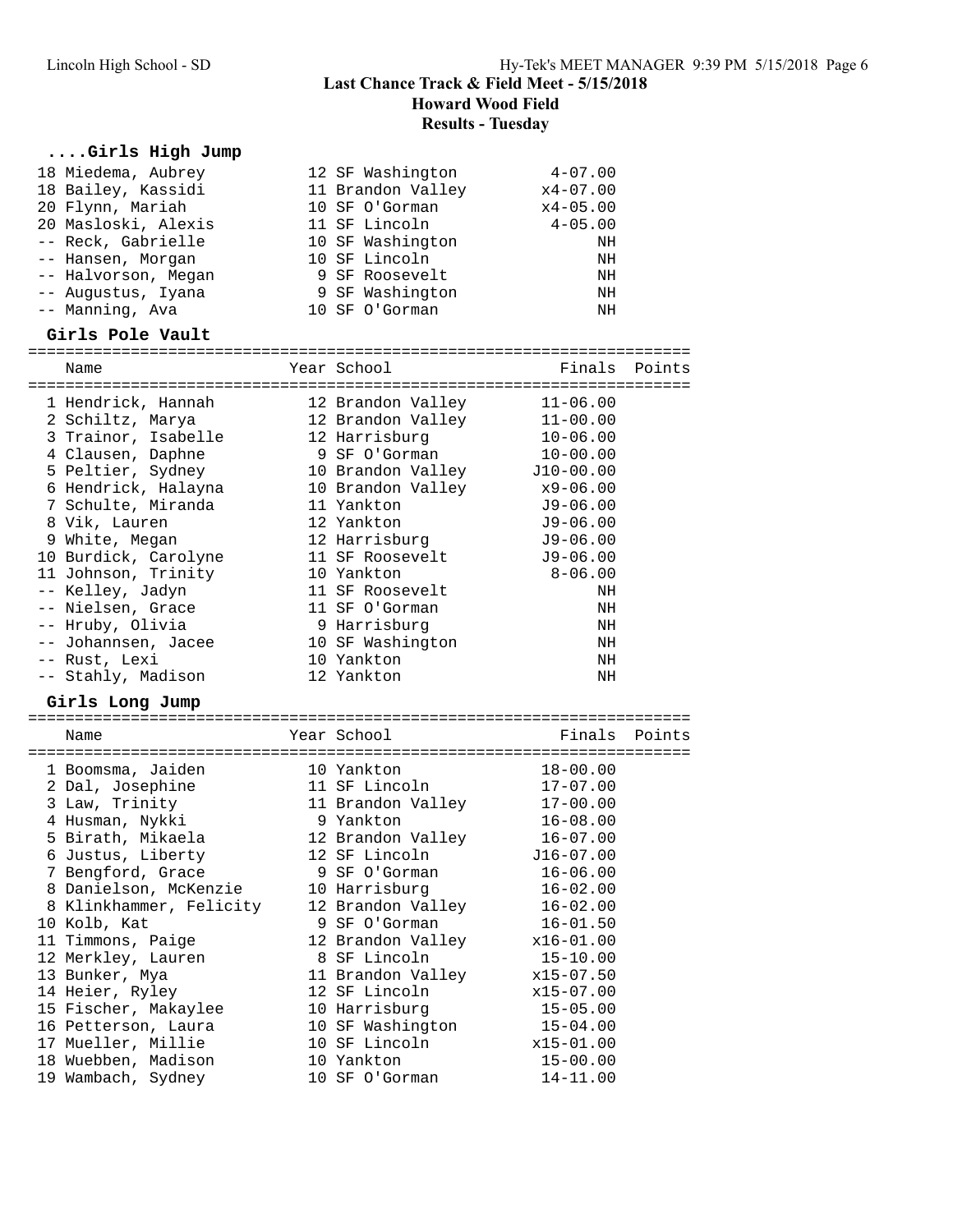#### **Howard Wood Field**

**Results - Tuesday**

# **....Girls Long Jump**

| 20 Thorstenson, Kate<br>21 Hayes, Taliyah | 10 SF Roosevelt<br>8 SF Roosevelt | $14 - 09.50$<br>$14 - 09.00$ |        |
|-------------------------------------------|-----------------------------------|------------------------------|--------|
| 22 Kong, Phekran                          | 10 SF Washington                  | $14 - 08.00$                 |        |
| 23 Holcomb, Lily                          | 9 SF Roosevelt                    | $14 - 01.00$                 |        |
| 24 Rymerson, Peyton                       | 11 SF Washington                  | $13 - 10.00$                 |        |
| 25 Hruby, Olivia                          | 9 Harrisburg                      | $13 - 09.00$                 |        |
| 26 Gullikson, Paige                       | 9 Yankton                         | $x13-08.00$                  |        |
| 27 Schroeder, Madison                     | 10 Yankton                        | $x13 - 06.50$                |        |
| 28 Pancich, Morgan                        | 10 SF Roosevelt                   | $x13-04.00$                  |        |
| 29 Fields, Shaleah                        | 11 SF Roosevelt                   | x11-04.00                    |        |
| -- Snelling, Sarah                        | 11 SF Washington                  | ND                           |        |
| -- Johannsen, Jacee                       | 10 SF Washington                  | ND                           |        |
| Girls Triple Jump                         |                                   |                              |        |
| Name                                      | Year School                       | Finals                       | Points |
| 1 Heier, Ryley                            | 12 SF Lincoln                     | $36 - 08.00$                 |        |
| 2 Justus, Liberty                         | 12 SF Lincoln                     | $35 - 02.00$                 |        |
| 3 Wambach, Sydney                         | 10 SF O'Gorman                    | $34 - 06.00$                 |        |
| 4 Bunker, Mya                             | 11 Brandon Valley                 | $34 - 05.00$                 |        |
| 5 Husman, Nykki                           | 9 Yankton                         | $34 - 01.00$                 |        |
| 5 Law, Trinity                            | 11 Brandon Valley                 | $34 - 01.00$                 |        |
| 7 Timmons, Paige                          | 12 Brandon Valley                 | $33 - 10.00$                 |        |
| 8 Mueller, Millie                         | 10 SF Lincoln                     | $33 - 01.00$                 |        |
| 9 Siegel, Sophie                          | 7 SF Lincoln                      | $x32-10.00$                  |        |
| 10 Wuebben, Madison                       | 10 Yankton                        | $32 - 07.00$                 |        |
| 11 Kolb, Kat                              | 9 SF O'Gorman                     | $32 - 02.25$                 |        |
| 12 Raak, Taylor                           | 10 SF Lincoln                     | x32-00.00                    |        |
| 13 Gullikson, Paige                       | 9 Yankton                         | $31 - 07.50$                 |        |
| 14 Snelling, Sarah                        | 11 SF Washington                  | $31 - 06.00$                 |        |
| 15 Klinkhammer, Felicity                  | 12 Brandon Valley                 | $x31-05.00$                  |        |
| 16 Croghan, Sara                          | 9 SF Lincoln                      | $x31 - 01.00$                |        |
| 17 Manning, Ava                           | 10 SF O'Gorman                    | $31 - 00.00$                 |        |
| 18 Thorstenson, Kate                      | 10 SF Roosevelt                   | $30 - 08.00$                 |        |
| 19 Rymerson, Peyton                       | 11 SF Washington                  | $30 - 06.50$                 |        |
| 20 Hunt, Tabitha                          | 11 SF O'Gorman                    | $x30-05.00$                  |        |
| 21 Fields, Shaleah                        | 11 SF Roosevelt                   | $29 - 07.50$                 |        |
| 22 Hyz, Elise                             | 10 SF Washington                  | $29 - 03.00$                 |        |
| 23 Holcomb, Lily                          | 9 SF Roosevelt                    | $28 - 09.00$                 |        |
| 24 Immeker, Aliyah                        | 10 SF Roosevelt                   | $x28 - 04.00$                |        |
| 25 Halvorson, Megan                       | 9 SF Roosevelt                    | x28-03.50                    |        |
| 26 Pancich, Morgan                        | 10 SF Roosevelt                   | x27-00.00                    |        |
| Girls Shot Put                            |                                   |                              |        |
| Name                                      | Year School                       | Finals                       | Points |
| 1 Greer, Jasmine                          | 10 SF Roosevelt                   | $41 - 06.50$                 |        |
| 2 Lindner, Ali                            | 12 Harrisburg                     | $40 - 06.50$                 |        |
| 3 Brady, Lexie                            | 9 SF O'Gorman                     | $40 - 05.00$                 |        |
| 4 Sayler, Jenna                           | 11 SF Washington                  | $38 - 08.50$                 |        |
| 5 Boyer, Emilee                           | 8 Harrisburg                      | $36 - 11.00$                 |        |
| 6 Vandenhemel, Megan                      | 8 SF O'Gorman                     | $34 - 10.50$                 |        |
| 7 Rohrer, Raylynn                         | 12 SF Washington                  | $J34-10.50$                  |        |
|                                           |                                   |                              |        |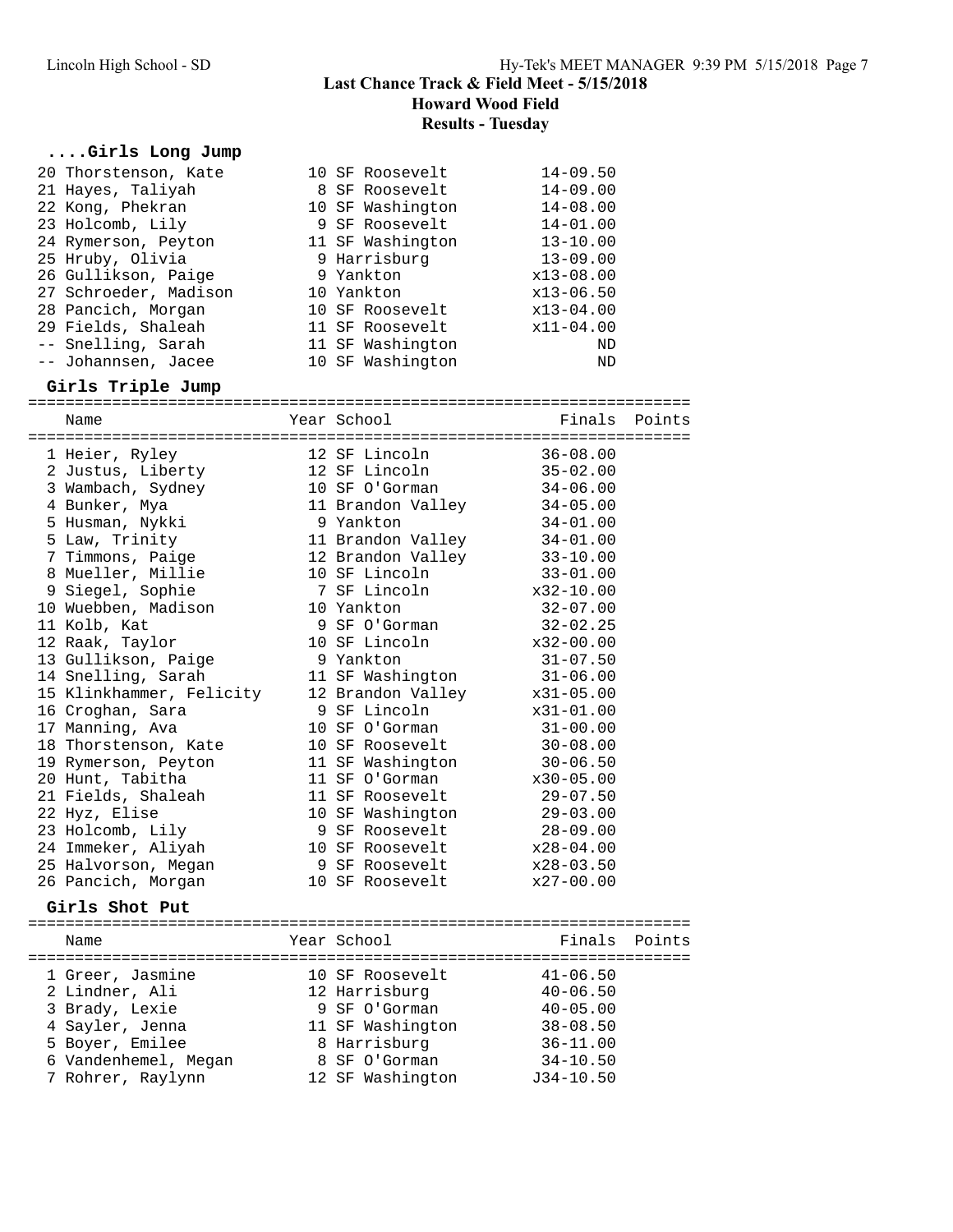# **....Girls Shot Put**

|  | GILIS SUOL FUL                           |                                   |                         |        |
|--|------------------------------------------|-----------------------------------|-------------------------|--------|
|  | 8 Papstein, Aurora                       | 12 Yankton                        | $34 - 06.50$            |        |
|  | 9 Harken, Hailey                         | 11 Harrisburg                     | $33 - 04.00$            |        |
|  | 10 Hughes, Morgan                        | 11 SF Lincoln                     | $32 - 11.00$            |        |
|  | 11 Bottin, Lois                          | 11 Yankton                        | $32 - 10.50$            |        |
|  | 12 Freeman, Chaya                        | 9 SF Washington                   | $32 - 08.50$            |        |
|  | 13 Cordell, Maddie                       | 12 Yankton                        | $32 - 02.50$            |        |
|  | 14 Allen, Amari                          | 9 Brandon Valley                  | $32 - 02.00$            |        |
|  | 15 Behrens, Hannah                       | 10 Brandon Valley                 | 32-01.00                |        |
|  | 16 Larson, Britta                        | 10 Harrisburg                     | $x31-08.00$             |        |
|  | 17 Fedders, Sadie                        | 10 Yankton                        | $x31-02.00$             |        |
|  | 18 Paluch, Makilie                       | 11 SF O'Gorman                    | $31 - 00.00$            |        |
|  | 19 Hollingshead, Madison                 | 12 SF Washington                  | $x30-11.00$             |        |
|  | 20 VanDrongelen, Allie                   | 10 SF Lincoln                     | $30 - 01.00$            |        |
|  | 21 Oleson, Jessica                       | 12 SF Lincoln                     | $29 - 07.00$            |        |
|  | 22 Heintz, Cassie                        | 11 SF Washington                  | $x29-04.00$             |        |
|  | 22 Hermanson, McKenzie                   | 12 SF O'Gorman                    | x29-04.00               |        |
|  | 24 Nieuwsma, Addison                     | 9 SF Washington                   | $x28 - 08.50$           |        |
|  | 25 Tuschen, Shayla                       | 10 SF Roosevelt                   | $28 - 05.50$            |        |
|  | 26 Mork, Kaija                           | 9 Brandon Valley                  | 28-02.00                |        |
|  | 27 Mulder, Ella                          | 9 Yankton                         | $x27 - 07.50$           |        |
|  | 28 Denevan, Erin                         | 11 SF Roosevelt                   | $27 - 03.00$            |        |
|  | 29 Lafrentz, Carly                       | 8 Yankton                         | x26-00.00               |        |
|  |                                          | 10 SF Lincoln                     | ND                      |        |
|  | -- Syverson, Sienna<br>-- Wilson, Tori   | 10 SF O'Gorman                    | ND                      |        |
|  | -- Dicus, Aubri                          | 10 SF Roosevelt                   | $\rm ND$                |        |
|  | -- Engel, Allison                        | 12 SF Lincoln                     | $\rm ND$                |        |
|  |                                          |                                   |                         |        |
|  |                                          |                                   |                         |        |
|  | Girls Discus Throw                       |                                   |                         |        |
|  | Name                                     | Year School                       | Finals                  | Points |
|  |                                          |                                   |                         |        |
|  | 1 Greer, Jasmine                         |                                   | $120 - 08$              |        |
|  | 2 Lindner, Ali                           | 10 SF Roosevelt<br>12 Harrisburg  | $120 - 04$              |        |
|  | 3 Hughes, Morgan                         | 11 SF Lincoln                     | $111 - 10$              |        |
|  | 4 Tuschen, Shayla                        | 10 SF Roosevelt                   | $110 - 07$              |        |
|  | 5 Brady, Lexie                           | 9 SF O'Gorman                     | $110 - 04$              |        |
|  | 6 Rohrer, Raylynn                        | 12 SF Washington                  | $106 - 03$              |        |
|  | 7 Heintz, Cassie                         | 11 SF Washington                  | $103 - 09$              |        |
|  | 8 Engel, Allison                         | 12 SF Lincoln                     | $102 - 04$              |        |
|  | 9 Holmes, Ellie                          | 12 Brandon Valley                 | $101 - 03$              |        |
|  | 10 Fedders, Sadie                        | 10 Yankton                        | $100 - 08$              |        |
|  | 11 Behrens, Hannah                       | 10 Brandon Valley                 | $96 - 08$               |        |
|  | 12 Hermanson, McKenzie                   | 12 SF O'Gorman                    | $96 - 04$               |        |
|  | 13 Boyer, Emilee                         | 8 Harrisburg                      | $94 - 11$               |        |
|  | 14 Voss, Makenzie                        | 11 Harrisburg                     | $94 - 02$               |        |
|  | 15 Papstein, Aurora                      | 12 Yankton                        | $93 - 08$               |        |
|  | 16 Harken, Hailey                        | 11 Harrisburg                     | $x91 - 00$              |        |
|  | 17 Denevan, Erin                         | 11 SF Roosevelt                   | $89 - 07$               |        |
|  | 18 Bottin, Lois                          | 11 Yankton                        | $88 - 10$               |        |
|  | 19 Allen, Amari                          | 9 Brandon Valley                  | $86 - 10$               |        |
|  | 20 Rysdon, Olivia                        | 9 SF Washington                   | $86 - 08$               |        |
|  | 20 Paluch, Makilie                       | 11 SF O'Gorman                    |                         |        |
|  |                                          | 9 Yankton                         | $86 - 08$<br>$x86 - 04$ |        |
|  | 22 Mulder, Ella                          |                                   |                         |        |
|  | 23 Elrod Gade, Reagan<br>24 Jami, Samiya | 10 SF Lincoln<br>11 SF Washington | $86 - 00$<br>$x84 - 01$ |        |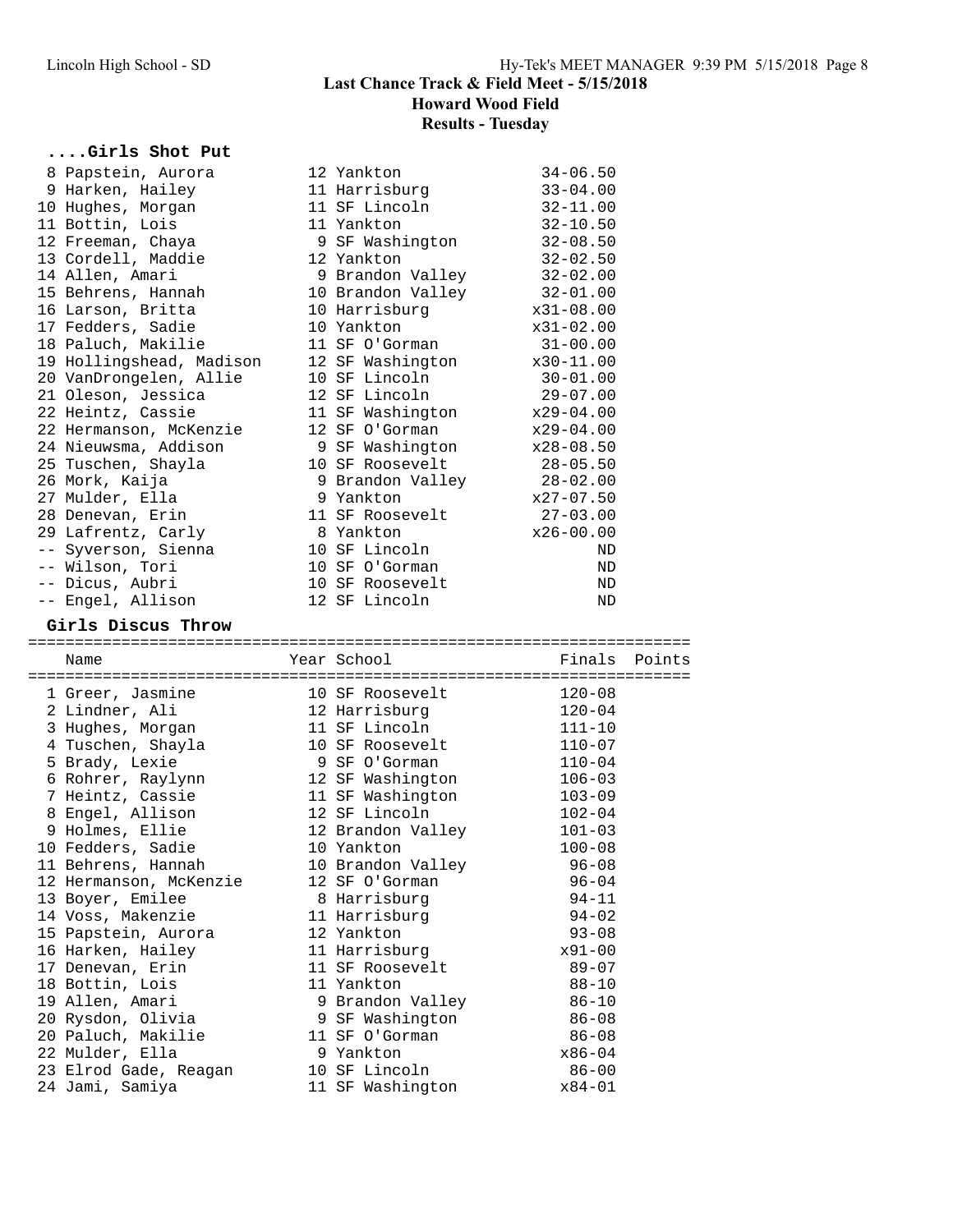## **Last Chance Track & Field Meet - 5/15/2018**

**Howard Wood Field**

**Results - Tuesday**

## **....Girls Discus Throw**

| 25 Iversen, Abigail<br>26 Doll, Rachel<br>27 Cordell, Maddie<br>28 Vandenhemel, Megan<br>29 Oleson, Jessica<br>30 Klumper, Olivia<br>31 Lafrentz, Carly<br>-- Syverson, Sienna<br>-- Dicus, Aubri<br>-- Wilson, Tori<br>Boys 100 Meter Dash | 9 SF Washington<br>11 SF Washington<br>12 Yankton<br>8 SF O'Gorman<br>12 SF Lincoln<br>9 Brandon Valley<br>8 Yankton<br>10 SF Lincoln<br>10 SF Roosevelt<br>10 SF O'Gorman | x81-08<br>$x79 - 04$<br>$x78 - 11$<br>$x78 - 03$<br>$x75 - 10$<br>$x70 - 08$<br>$x63 - 11$<br>ND<br><b>ND</b><br>ND |                |  |
|---------------------------------------------------------------------------------------------------------------------------------------------------------------------------------------------------------------------------------------------|----------------------------------------------------------------------------------------------------------------------------------------------------------------------------|---------------------------------------------------------------------------------------------------------------------|----------------|--|
| Name                                                                                                                                                                                                                                        | Year School                                                                                                                                                                | Finals H# Points                                                                                                    |                |  |
| 1 Furula, Wilson                                                                                                                                                                                                                            | 11 SF Lincoln                                                                                                                                                              | 11.38                                                                                                               | 4              |  |
| 2 Bauer, Canyon                                                                                                                                                                                                                             | 11 SF O'Gorman                                                                                                                                                             | 11.41                                                                                                               | $\overline{4}$ |  |
| 3 Hamilton, Breken                                                                                                                                                                                                                          | 10 Harrisburg                                                                                                                                                              | 11.44                                                                                                               | $\overline{4}$ |  |
| 4 Freese, Nathaniel                                                                                                                                                                                                                         | 11 SF Washington                                                                                                                                                           | 11.47                                                                                                               | 4              |  |
| 5 Thomas, Jamie                                                                                                                                                                                                                             | 10 SF Washington                                                                                                                                                           | 11.50                                                                                                               | $\sqrt{4}$     |  |
| 6 Salava, Tiegen                                                                                                                                                                                                                            | 12 SF Lincoln                                                                                                                                                              | 11.58                                                                                                               | $\sqrt{4}$     |  |
| 7 FrancoMarroquin, Keven 9 SF Washington                                                                                                                                                                                                    |                                                                                                                                                                            | 11.78                                                                                                               | $\overline{3}$ |  |
| 8 Shaw, Daeshanal                                                                                                                                                                                                                           | 11 SF Lincoln                                                                                                                                                              | 11.79                                                                                                               | $\overline{3}$ |  |
| 9 Meyers, Jack                                                                                                                                                                                                                              | 12 SF Lincoln                                                                                                                                                              | x11.80                                                                                                              | $\sqrt{4}$     |  |
| 10 Jones, Tres                                                                                                                                                                                                                              | 12 SF O'Gorman                                                                                                                                                             | 11.85                                                                                                               | $\overline{2}$ |  |
| 11 Henderson, Evan                                                                                                                                                                                                                          | 9 Harrisburg                                                                                                                                                               | 11.88                                                                                                               | 2              |  |
| 12 Hughes, Joey                                                                                                                                                                                                                             | 9 SF Roosevelt                                                                                                                                                             | 11.95                                                                                                               | $\overline{2}$ |  |
| 13 Nemec, Joey                                                                                                                                                                                                                              | 9 Brandon Valley                                                                                                                                                           | 11.97                                                                                                               | $\overline{3}$ |  |
| 14 Tuba, Yohannes                                                                                                                                                                                                                           | 11 SF Lincoln                                                                                                                                                              | x11.99                                                                                                              | $\overline{3}$ |  |
| 15 Blount, Beau                                                                                                                                                                                                                             | 11 SF O'Gorman                                                                                                                                                             | 12.04                                                                                                               | $\overline{2}$ |  |
| 16 Kunkel, John                                                                                                                                                                                                                             | 10 SF O'Gorman                                                                                                                                                             | x12.06                                                                                                              | $\overline{2}$ |  |
| 17 Pujado, Andrew                                                                                                                                                                                                                           | 11 SF O'Gorman                                                                                                                                                             | x12.09                                                                                                              | 3              |  |
| 18 Mutschelknaus, Mark                                                                                                                                                                                                                      | 9 Brandon Valley                                                                                                                                                           | 12.10                                                                                                               | $\overline{3}$ |  |
| 19 Kpai, Randolph                                                                                                                                                                                                                           | 9 SF Washington                                                                                                                                                            | x12.13                                                                                                              | $\overline{3}$ |  |
| 20 Crownover, Brayden                                                                                                                                                                                                                       | 10 SF Washington                                                                                                                                                           | x12.21                                                                                                              | $\overline{3}$ |  |
| 21 Palmer, Grant                                                                                                                                                                                                                            | 9 Harrisburg                                                                                                                                                               | 12.32                                                                                                               | $\overline{2}$ |  |
| 22 Krouse, Drew                                                                                                                                                                                                                             | 10 SF O'Gorman                                                                                                                                                             | x12.43                                                                                                              | 1              |  |

| $N \cap m \cap$     | Voor Cahool     |        | $FindA$ $U#$ $D$ $A$ $A$ $A$ $A$ |
|---------------------|-----------------|--------|----------------------------------|
| Boys 200 Meter Dash |                 |        |                                  |
| 28 LaFave, Thomas   | 10 Yankton      | 13.11  |                                  |
| 27 Dutrow, Reid     | 10 Yankton      | 13.04  |                                  |
| 26 Burgers, Zachary | 9 SF Washington | x12.94 |                                  |
| 25 Barnes, Luke     | 10 Yankton      | 12.92  |                                  |
| 24 Pixler, Jayden   | 11 Harrisburg   | x12.55 | -2                               |
| 23 Martans, Nick    | 10 Harrisburg   | x12.54 | 1                                |
| 22 Krouse, Drew     | 10 SF O'Gorman  | XIZ.43 |                                  |

| Name               | Year School      |       | Finals H# Points |  |
|--------------------|------------------|-------|------------------|--|
| 1 Brison, Collin   | 12 SF Lincoln    | 21.94 | 5                |  |
| 2 Schuller, Colin  | 12 SF Lincoln    | 22.66 | 5                |  |
| 3 Ladu, Zaki       | 11 SF Washington | 23.01 | 4                |  |
| 4 Hamilton, Breken | 10 Harrisburg    | 23.11 | 5                |  |
| 5 Salava, Tiegen   | 12 SF Lincoln    | 23.15 | 5                |  |
| 6 Thomas, Jamie    | 10 SF Washington | 23.17 | 5                |  |
| 7 Bauer, Canyon    | 11 SF O'Gorman   | 23.24 | 5                |  |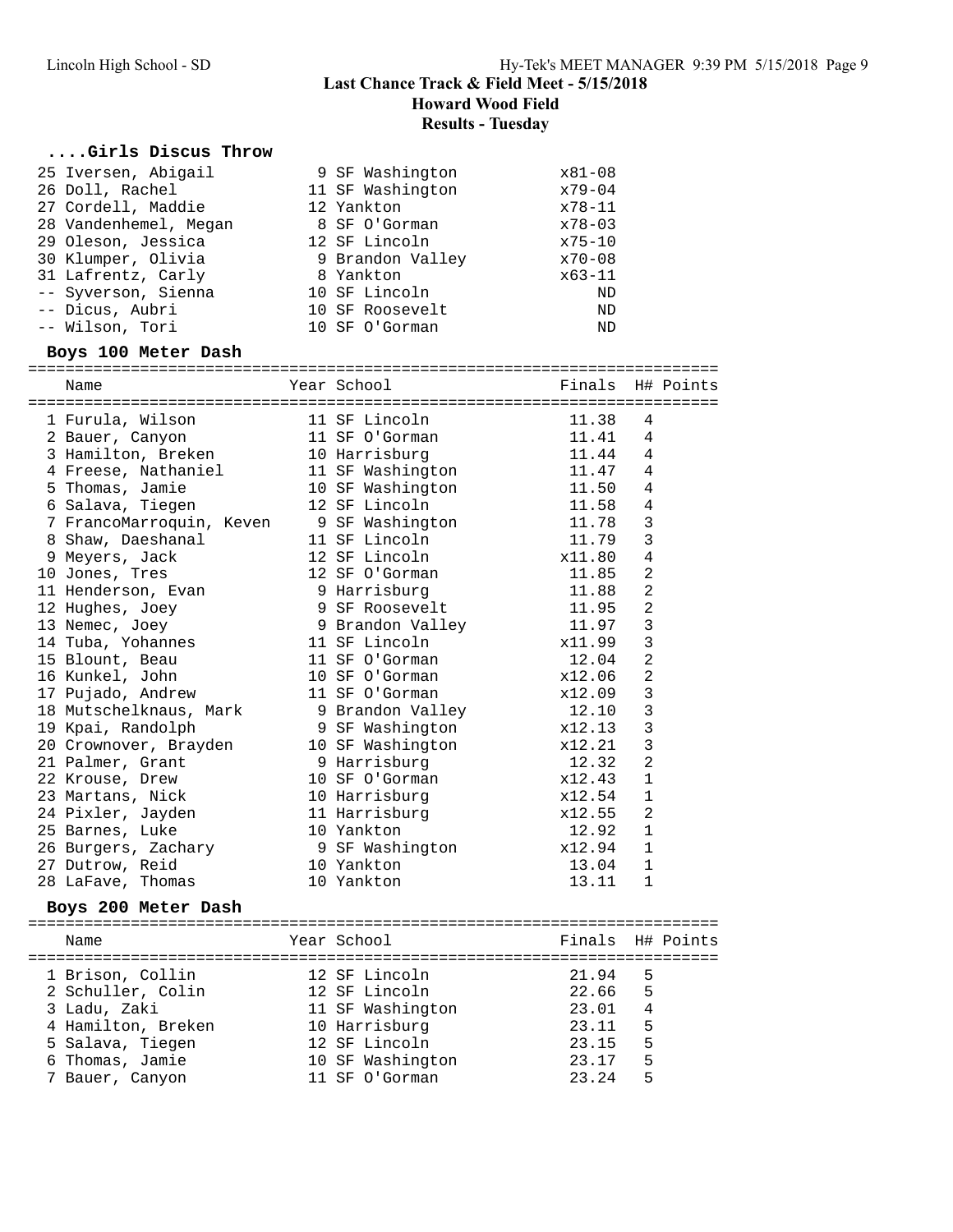# **Results - Tuesday**

# **....Boys 200 Meter Dash**

| 8 Furula, Wilson                                         | 11 SF Lincoln     | x23.38 | 5              |
|----------------------------------------------------------|-------------------|--------|----------------|
| 9 Hester, Demareio                                       | 12 SF Roosevelt   | 23.69  | $\overline{4}$ |
| 10 Hughes, Joey                                          | 9 SF Roosevelt    | 23.75  | 3              |
| 11 FrancoMarroquin, Keven                                | 9 SF Washington   | 23.78  | $\overline{4}$ |
| 12 Milliron, Tyler                                       | 11 SF Washington  | x23.80 | 4              |
| 13 Norton, Zach                                          | 10 SF O'Gorman    | 23.82  | $\mathfrak{Z}$ |
| 14 Tuba, Yohannes                                        | 11 SF Lincoln     | x24.04 | $\mathfrak{Z}$ |
| 15 Stahl, Matthew                                        | 9 SF Washington   | x24.04 | 4              |
| 16 Pujado, Andrew                                        | 11 SF O'Gorman    | 24.05  | $\overline{4}$ |
| 17 Roewart, Jhei                                         | 10 Harrisburg     | 24.15  | 2              |
| 18 Nemec, Joey                                           | 9 Brandon Valley  | 24.34  | $\mathbf{3}$   |
| 19 Jones, Logan                                          | 10 SF O'Gorman    | x24.37 | $\overline{2}$ |
| 20 Cheer, Hunter                                         | 11 Harrisburg     | 24.38  | $\overline{4}$ |
| 21 Wolfgram, Jack                                        | 12 Yankton        | 24.40  | 4              |
| 22 Amanuel, Fanuel                                       | 11 SF Roosevelt   | 24.46  | $\mathbf{3}$   |
| 23 Henderson, Evan                                       | 9 Harrisburg      | x24.50 | $\overline{2}$ |
| 24 Kpai, Randolph                                        | 9 SF Washington   | x24.52 | $\mathbf{3}$   |
| 25 Mutschelknaus, Mark                                   | 9 Brandon Valley  | 24.73  | $\mathsf 3$    |
| 26 Mills, Ethan                                          | 9 SF Roosevelt    | x24.82 | $\mathbf 1$    |
| 27 Jensen, Cole                                          | 12 Brandon Valley | 24.84  | $\mathbf{3}$   |
| 28 Diedrich, Aiden                                       | 11 SF O'Gorman    | x24.91 | $\overline{a}$ |
| 29 Pixler, Jayden                                        | 11 Harrisburg     | x25.23 | $\overline{a}$ |
| 30 Shaw, Daeshanal                                       | 11 SF Lincoln     | x25.46 | 2              |
| 31 Mix, Ryan                                             | 10 SF Roosevelt   | x25.50 | 2              |
| 32 Martans, Nick                                         | 10 Harrisburg     | x26.12 | $\overline{a}$ |
| 33 LaFave, Thomas                                        | 10 Yankton        | 26.44  | $\mathbf{1}$   |
| 34 Barnes, Luke                                          | 10 Yankton        | 26.51  | $\mathbf{1}$   |
| 35 Herrboldt, Sam                                        | 10 Yankton        | x26.65 | $\mathbf{1}$   |
| 36 Dutrow, Reid                                          | 10 Yankton        | x26.84 | $\mathbf{1}$   |
| $D_{\text{atm}}$ $100$ $M_{\text{atm}}$ $D_{\text{atm}}$ |                   |        |                |

#### **Boys 400 Meter Dash**

| ========<br>Name    |   | Year School       |        | Finals H# Points |
|---------------------|---|-------------------|--------|------------------|
| 1 Schmidt, Josh     |   | 11 SF Lincoln     | 51.33  | 3                |
| 2 Donahoe, Josh     |   | 12 Brandon Valley | 51.38  | 3                |
| 3 Becker, Jacob     |   | 12 SF Lincoln     | 51.86  | 3                |
| 4 Milliron, Tyler   |   | 11 SF Washington  | 52.67  | $\overline{2}$   |
| 5 Sarbacker, Isaac  |   | 10 SF Lincoln     | 53.08  | $\overline{2}$   |
| 6 Richard, Noah     |   | 12 SF Washington  | 53.36  | 3                |
| 7 Fischer, Jackson  |   | 11 SF Lincoln     | x53.37 | $\overline{2}$   |
| 8 Behrens, Luke     |   | 9 SF Washington   | 53.57  | 3                |
| 9 Christians, Tyson |   | 11 SF Lincoln     | x53.61 | 3                |
| 10 Hassan, Ayanleh  |   | 12 SF Lincoln     | x53.79 | 2                |
| 11 Person, Gabe     |   | 11 SF Washington  | x54.03 | 3                |
| 12 Cap, Justin      |   | 11 Yankton        | 54.24  | 3                |
| 13 Huitt, Bryce     |   | 10 SF Washington  | x54.30 | 2                |
| 14 Jensen, Cole     |   | 12 Brandon Valley | 54.63  | $\overline{2}$   |
| 15 Cox, Ethan       | 9 | SF O'Gorman       | 55.67  | $\overline{2}$   |
| 16 Ramazani, Kevin  |   | 11 SF Roosevelt   | 56.10  | $\mathbf{1}$     |
| 17 Maalim, Aweys    |   | 11 SF Washington  | x56.11 | 2                |
| 18 Mills, Ethan     |   | 9 SF Roosevelt    | 56.45  | 1                |
| 19 Moon, Noah       |   | 11 SF O'Gorman    | 57.33  | $\mathbf{1}$     |
| 20 Mix, Ryan        |   | 10 SF Roosevelt   | 57.71  | 1                |
| 21 Herrboldt, Sam   |   | 10 Yankton        | 57.72  | $\mathbf{1}$     |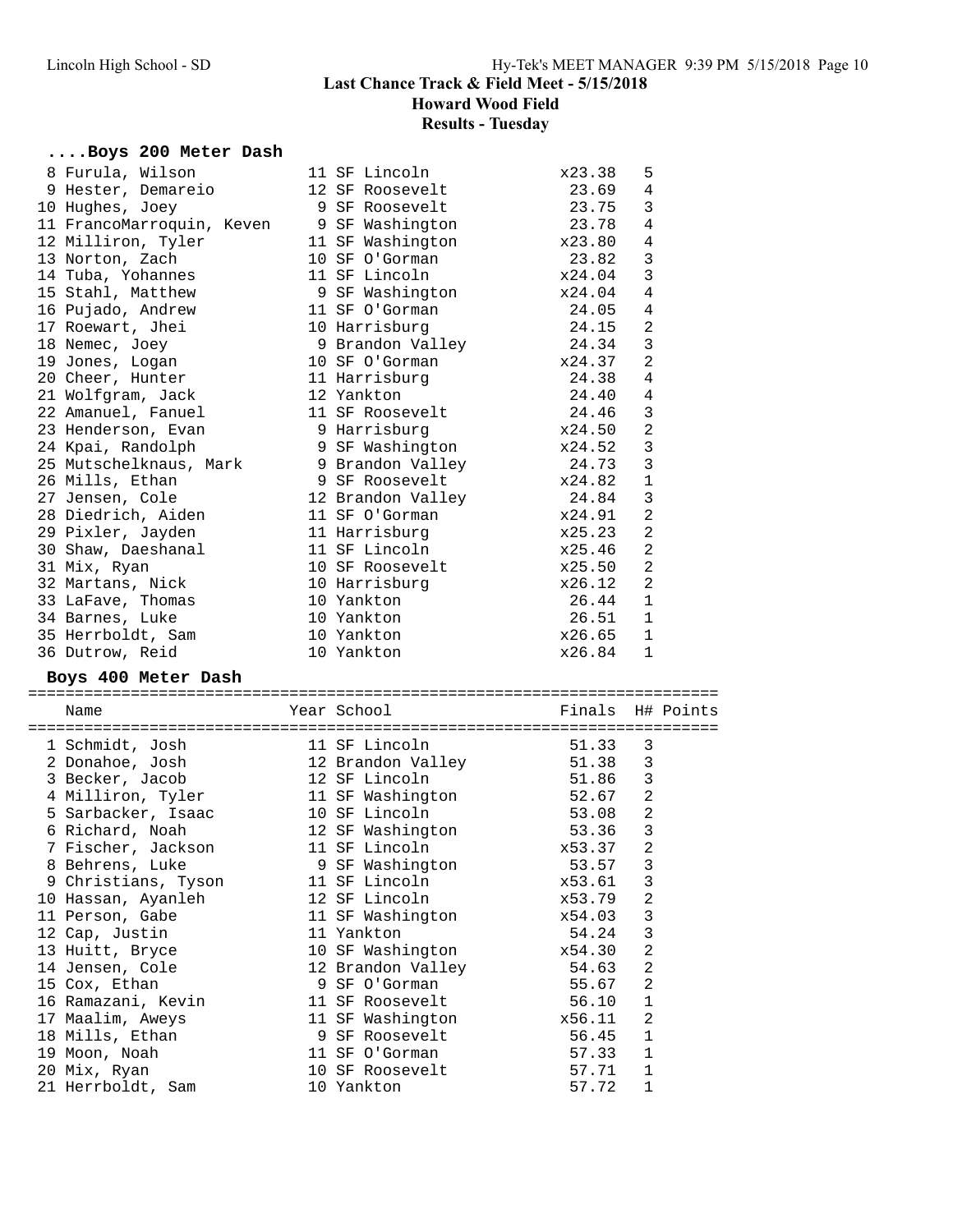# Lincoln High School - SD Hy-Tek's MEET MANAGER 9:39 PM 5/15/2018 Page 11 **Last Chance Track & Field Meet - 5/15/2018 Howard Wood Field Results - Tuesday**

#### **....Boys 400 Meter Dash**

| 22 Fredinburg, Connor |                                                                                                                                                                                                                                                                                                                                                                                                                                                                                                                                                                                                                                                                                                |                                                                                          | x58.18                                                                                                                                                                                                                                                                                                                                                                                                                                                                                                       | 1                                                                                                                                                                                                                                                                                                                   |                                                                                                                                                                                                 |
|-----------------------|------------------------------------------------------------------------------------------------------------------------------------------------------------------------------------------------------------------------------------------------------------------------------------------------------------------------------------------------------------------------------------------------------------------------------------------------------------------------------------------------------------------------------------------------------------------------------------------------------------------------------------------------------------------------------------------------|------------------------------------------------------------------------------------------|--------------------------------------------------------------------------------------------------------------------------------------------------------------------------------------------------------------------------------------------------------------------------------------------------------------------------------------------------------------------------------------------------------------------------------------------------------------------------------------------------------------|---------------------------------------------------------------------------------------------------------------------------------------------------------------------------------------------------------------------------------------------------------------------------------------------------------------------|-------------------------------------------------------------------------------------------------------------------------------------------------------------------------------------------------|
|                       |                                                                                                                                                                                                                                                                                                                                                                                                                                                                                                                                                                                                                                                                                                |                                                                                          |                                                                                                                                                                                                                                                                                                                                                                                                                                                                                                              |                                                                                                                                                                                                                                                                                                                     |                                                                                                                                                                                                 |
| Name                  |                                                                                                                                                                                                                                                                                                                                                                                                                                                                                                                                                                                                                                                                                                |                                                                                          | Finals                                                                                                                                                                                                                                                                                                                                                                                                                                                                                                       |                                                                                                                                                                                                                                                                                                                     |                                                                                                                                                                                                 |
|                       |                                                                                                                                                                                                                                                                                                                                                                                                                                                                                                                                                                                                                                                                                                |                                                                                          |                                                                                                                                                                                                                                                                                                                                                                                                                                                                                                              |                                                                                                                                                                                                                                                                                                                     |                                                                                                                                                                                                 |
|                       |                                                                                                                                                                                                                                                                                                                                                                                                                                                                                                                                                                                                                                                                                                |                                                                                          |                                                                                                                                                                                                                                                                                                                                                                                                                                                                                                              | 3                                                                                                                                                                                                                                                                                                                   |                                                                                                                                                                                                 |
|                       |                                                                                                                                                                                                                                                                                                                                                                                                                                                                                                                                                                                                                                                                                                |                                                                                          |                                                                                                                                                                                                                                                                                                                                                                                                                                                                                                              |                                                                                                                                                                                                                                                                                                                     |                                                                                                                                                                                                 |
|                       |                                                                                                                                                                                                                                                                                                                                                                                                                                                                                                                                                                                                                                                                                                |                                                                                          |                                                                                                                                                                                                                                                                                                                                                                                                                                                                                                              |                                                                                                                                                                                                                                                                                                                     |                                                                                                                                                                                                 |
|                       |                                                                                                                                                                                                                                                                                                                                                                                                                                                                                                                                                                                                                                                                                                |                                                                                          |                                                                                                                                                                                                                                                                                                                                                                                                                                                                                                              |                                                                                                                                                                                                                                                                                                                     |                                                                                                                                                                                                 |
|                       |                                                                                                                                                                                                                                                                                                                                                                                                                                                                                                                                                                                                                                                                                                |                                                                                          |                                                                                                                                                                                                                                                                                                                                                                                                                                                                                                              |                                                                                                                                                                                                                                                                                                                     |                                                                                                                                                                                                 |
|                       |                                                                                                                                                                                                                                                                                                                                                                                                                                                                                                                                                                                                                                                                                                |                                                                                          | 2:01.90                                                                                                                                                                                                                                                                                                                                                                                                                                                                                                      |                                                                                                                                                                                                                                                                                                                     |                                                                                                                                                                                                 |
|                       |                                                                                                                                                                                                                                                                                                                                                                                                                                                                                                                                                                                                                                                                                                |                                                                                          | 2:01.99                                                                                                                                                                                                                                                                                                                                                                                                                                                                                                      |                                                                                                                                                                                                                                                                                                                     |                                                                                                                                                                                                 |
|                       |                                                                                                                                                                                                                                                                                                                                                                                                                                                                                                                                                                                                                                                                                                |                                                                                          | 2:02.11                                                                                                                                                                                                                                                                                                                                                                                                                                                                                                      |                                                                                                                                                                                                                                                                                                                     |                                                                                                                                                                                                 |
|                       |                                                                                                                                                                                                                                                                                                                                                                                                                                                                                                                                                                                                                                                                                                |                                                                                          |                                                                                                                                                                                                                                                                                                                                                                                                                                                                                                              |                                                                                                                                                                                                                                                                                                                     |                                                                                                                                                                                                 |
|                       |                                                                                                                                                                                                                                                                                                                                                                                                                                                                                                                                                                                                                                                                                                |                                                                                          |                                                                                                                                                                                                                                                                                                                                                                                                                                                                                                              |                                                                                                                                                                                                                                                                                                                     |                                                                                                                                                                                                 |
|                       |                                                                                                                                                                                                                                                                                                                                                                                                                                                                                                                                                                                                                                                                                                |                                                                                          | 2:03.62                                                                                                                                                                                                                                                                                                                                                                                                                                                                                                      |                                                                                                                                                                                                                                                                                                                     |                                                                                                                                                                                                 |
|                       |                                                                                                                                                                                                                                                                                                                                                                                                                                                                                                                                                                                                                                                                                                |                                                                                          |                                                                                                                                                                                                                                                                                                                                                                                                                                                                                                              |                                                                                                                                                                                                                                                                                                                     |                                                                                                                                                                                                 |
|                       |                                                                                                                                                                                                                                                                                                                                                                                                                                                                                                                                                                                                                                                                                                |                                                                                          | 2:04.38                                                                                                                                                                                                                                                                                                                                                                                                                                                                                                      |                                                                                                                                                                                                                                                                                                                     |                                                                                                                                                                                                 |
|                       |                                                                                                                                                                                                                                                                                                                                                                                                                                                                                                                                                                                                                                                                                                |                                                                                          | 2:04.65                                                                                                                                                                                                                                                                                                                                                                                                                                                                                                      |                                                                                                                                                                                                                                                                                                                     |                                                                                                                                                                                                 |
|                       |                                                                                                                                                                                                                                                                                                                                                                                                                                                                                                                                                                                                                                                                                                |                                                                                          | 2:05.17                                                                                                                                                                                                                                                                                                                                                                                                                                                                                                      | $\overline{a}$                                                                                                                                                                                                                                                                                                      |                                                                                                                                                                                                 |
|                       |                                                                                                                                                                                                                                                                                                                                                                                                                                                                                                                                                                                                                                                                                                |                                                                                          |                                                                                                                                                                                                                                                                                                                                                                                                                                                                                                              | $\overline{a}$                                                                                                                                                                                                                                                                                                      |                                                                                                                                                                                                 |
|                       |                                                                                                                                                                                                                                                                                                                                                                                                                                                                                                                                                                                                                                                                                                |                                                                                          | 2:05.61                                                                                                                                                                                                                                                                                                                                                                                                                                                                                                      | 1                                                                                                                                                                                                                                                                                                                   |                                                                                                                                                                                                 |
|                       |                                                                                                                                                                                                                                                                                                                                                                                                                                                                                                                                                                                                                                                                                                |                                                                                          | x2:05.66                                                                                                                                                                                                                                                                                                                                                                                                                                                                                                     | $\mathbf{1}$                                                                                                                                                                                                                                                                                                        |                                                                                                                                                                                                 |
|                       |                                                                                                                                                                                                                                                                                                                                                                                                                                                                                                                                                                                                                                                                                                |                                                                                          | 2:05.84                                                                                                                                                                                                                                                                                                                                                                                                                                                                                                      | $\mathbf 1$                                                                                                                                                                                                                                                                                                         |                                                                                                                                                                                                 |
|                       |                                                                                                                                                                                                                                                                                                                                                                                                                                                                                                                                                                                                                                                                                                |                                                                                          |                                                                                                                                                                                                                                                                                                                                                                                                                                                                                                              | 2                                                                                                                                                                                                                                                                                                                   |                                                                                                                                                                                                 |
|                       |                                                                                                                                                                                                                                                                                                                                                                                                                                                                                                                                                                                                                                                                                                |                                                                                          | x2:06.65                                                                                                                                                                                                                                                                                                                                                                                                                                                                                                     | $\overline{a}$                                                                                                                                                                                                                                                                                                      |                                                                                                                                                                                                 |
|                       |                                                                                                                                                                                                                                                                                                                                                                                                                                                                                                                                                                                                                                                                                                |                                                                                          | 2:07.57                                                                                                                                                                                                                                                                                                                                                                                                                                                                                                      | $\mathbf{3}$                                                                                                                                                                                                                                                                                                        |                                                                                                                                                                                                 |
|                       |                                                                                                                                                                                                                                                                                                                                                                                                                                                                                                                                                                                                                                                                                                |                                                                                          | x2:07.95                                                                                                                                                                                                                                                                                                                                                                                                                                                                                                     | 2                                                                                                                                                                                                                                                                                                                   |                                                                                                                                                                                                 |
|                       |                                                                                                                                                                                                                                                                                                                                                                                                                                                                                                                                                                                                                                                                                                |                                                                                          | 2:08.05                                                                                                                                                                                                                                                                                                                                                                                                                                                                                                      | $\mathbf 1$                                                                                                                                                                                                                                                                                                         |                                                                                                                                                                                                 |
|                       |                                                                                                                                                                                                                                                                                                                                                                                                                                                                                                                                                                                                                                                                                                |                                                                                          | 2:08.06                                                                                                                                                                                                                                                                                                                                                                                                                                                                                                      | $\overline{2}$                                                                                                                                                                                                                                                                                                      |                                                                                                                                                                                                 |
|                       |                                                                                                                                                                                                                                                                                                                                                                                                                                                                                                                                                                                                                                                                                                |                                                                                          | 2:08.31                                                                                                                                                                                                                                                                                                                                                                                                                                                                                                      | $\mathbf 1$                                                                                                                                                                                                                                                                                                         |                                                                                                                                                                                                 |
|                       |                                                                                                                                                                                                                                                                                                                                                                                                                                                                                                                                                                                                                                                                                                |                                                                                          | 2:08.84                                                                                                                                                                                                                                                                                                                                                                                                                                                                                                      | 1                                                                                                                                                                                                                                                                                                                   |                                                                                                                                                                                                 |
|                       |                                                                                                                                                                                                                                                                                                                                                                                                                                                                                                                                                                                                                                                                                                |                                                                                          | x2:10.74                                                                                                                                                                                                                                                                                                                                                                                                                                                                                                     | $\mathbf{1}$                                                                                                                                                                                                                                                                                                        |                                                                                                                                                                                                 |
|                       |                                                                                                                                                                                                                                                                                                                                                                                                                                                                                                                                                                                                                                                                                                |                                                                                          | x2:11.39                                                                                                                                                                                                                                                                                                                                                                                                                                                                                                     | 3                                                                                                                                                                                                                                                                                                                   |                                                                                                                                                                                                 |
|                       |                                                                                                                                                                                                                                                                                                                                                                                                                                                                                                                                                                                                                                                                                                |                                                                                          | 2:11.46                                                                                                                                                                                                                                                                                                                                                                                                                                                                                                      | $\overline{2}$                                                                                                                                                                                                                                                                                                      |                                                                                                                                                                                                 |
|                       |                                                                                                                                                                                                                                                                                                                                                                                                                                                                                                                                                                                                                                                                                                |                                                                                          | x2:11.57                                                                                                                                                                                                                                                                                                                                                                                                                                                                                                     | $\mathbf{1}$                                                                                                                                                                                                                                                                                                        |                                                                                                                                                                                                 |
|                       |                                                                                                                                                                                                                                                                                                                                                                                                                                                                                                                                                                                                                                                                                                |                                                                                          | x2:12.09                                                                                                                                                                                                                                                                                                                                                                                                                                                                                                     | 3                                                                                                                                                                                                                                                                                                                   |                                                                                                                                                                                                 |
|                       |                                                                                                                                                                                                                                                                                                                                                                                                                                                                                                                                                                                                                                                                                                |                                                                                          |                                                                                                                                                                                                                                                                                                                                                                                                                                                                                                              | $\mathbf{1}$                                                                                                                                                                                                                                                                                                        |                                                                                                                                                                                                 |
|                       |                                                                                                                                                                                                                                                                                                                                                                                                                                                                                                                                                                                                                                                                                                |                                                                                          |                                                                                                                                                                                                                                                                                                                                                                                                                                                                                                              | $\mathbf 1$                                                                                                                                                                                                                                                                                                         |                                                                                                                                                                                                 |
|                       |                                                                                                                                                                                                                                                                                                                                                                                                                                                                                                                                                                                                                                                                                                |                                                                                          | x2:34.60                                                                                                                                                                                                                                                                                                                                                                                                                                                                                                     | $\mathbf{1}$                                                                                                                                                                                                                                                                                                        |                                                                                                                                                                                                 |
|                       |                                                                                                                                                                                                                                                                                                                                                                                                                                                                                                                                                                                                                                                                                                |                                                                                          |                                                                                                                                                                                                                                                                                                                                                                                                                                                                                                              |                                                                                                                                                                                                                                                                                                                     |                                                                                                                                                                                                 |
|                       |                                                                                                                                                                                                                                                                                                                                                                                                                                                                                                                                                                                                                                                                                                |                                                                                          |                                                                                                                                                                                                                                                                                                                                                                                                                                                                                                              |                                                                                                                                                                                                                                                                                                                     |                                                                                                                                                                                                 |
| Name                  |                                                                                                                                                                                                                                                                                                                                                                                                                                                                                                                                                                                                                                                                                                |                                                                                          |                                                                                                                                                                                                                                                                                                                                                                                                                                                                                                              |                                                                                                                                                                                                                                                                                                                     |                                                                                                                                                                                                 |
|                       | Boys 800 Meter Run<br>1 Mvuyekure, Bonheur<br>3 Pierson, Dylan<br>4 Meyer, Jackson<br>5 Krull, Josh<br>7 Slaba, Jayden<br>8 Radichev, Evgeni<br>9 Conrad, Isaac<br>10 Lee, Isaiah<br>11 Wilde, Max<br>12 Wipf, Nick<br>14 Hardie, Cole<br>15 Richard, Noah<br>16 Mahamed, Shodo<br>18 Cheever, Eli<br>19 Okken, Pierce<br>20 Mashlan, Carson<br>21 Jaimes, Diego<br>22 Auen, Bailey<br>23 Olson, Ben<br>24 Halaweish, Hossam<br>25 Rumsey, Cole<br>26 Frick, Austin<br>27 Schroeder, Ryan<br>28 Roggenbuck, Caleb<br>29 Longar, Garang<br>30 Rafferty, Trevor<br>31 Stanton, Zach<br>32 Schmidt, Josh<br>33 Baneta, Abdisa<br>34 Hassan, Ayanleh<br>35 Pinkelman, Logan<br>Boys 1600 Meter Run | 2 Dannenbring, Brady<br>6 Vigants, Austin<br>13 Zahn, Christopher<br>17 Sylliaasen, Cole | 9 SF Roosevelt<br>Year School<br>12 SF Washington<br>10 SF Roosevelt<br>12 SF O'Gorman<br>10 SF O'Gorman<br>11 Harrisburg<br>12 SF Lincoln<br>11 Brookings<br>12 SF Roosevelt<br>11 Harrisburg<br>12 SF Washington<br>10 SF O'Gorman<br>12 SF Washington<br>10 Harrisburg<br>11 SF Lincoln<br>12 Harrisburg<br>12 Brookings<br>10 Yankton<br>9 Yankton<br>10 SF Lincoln<br>10 SF Roosevelt<br>11 SF O'Gorman<br>12 Yankton<br>11 SF Roosevelt<br>11 SF Lincoln<br>12 SF Lincoln<br>11 Yankton<br>Year School | 1:57.99<br>2:00.13<br>2:00.83<br>2:00.94<br>2:01.75<br>9 Brandon Valley<br>12 SF Roosevelt<br>2:02.99<br>2:03.38<br>12 Brandon Valley<br>2:04.05<br>12 SF Washington x2:05.47<br>10 Brandon Valley<br>10 Brandon Valley<br>9 Brandon Valley x2:06.24<br>11 SF Roosevelt<br>11 SF Washington<br>x2:15.75<br>x2:17.71 | H# Points<br>3<br>3<br>$\mathbf{3}$<br>$\overline{a}$<br>3<br>$\overline{2}$<br>$\overline{2}$<br>3<br>$\overline{2}$<br>$\mathbf{3}$<br>$\overline{a}$<br>$\overline{a}$<br>3<br>Finals Points |

| 1 Elliott, Jack      |  | 4:20.76                                                                                                                                                       |  |
|----------------------|--|---------------------------------------------------------------------------------------------------------------------------------------------------------------|--|
| 2 Lauer, Andrew      |  | 4:22.55                                                                                                                                                       |  |
| 3 Mendel, Isaac      |  | 4:22.66                                                                                                                                                       |  |
| 4 Elliott, Sam       |  | x4:23.00                                                                                                                                                      |  |
| 5 Mahamed, Shodo     |  | 4:30.57                                                                                                                                                       |  |
| 6 Ferri, Colin       |  | 4:41.90                                                                                                                                                       |  |
| 7 Fitzgerald, Parker |  | 4:43.84                                                                                                                                                       |  |
| 8 Reese, Carson      |  | 4:45.77                                                                                                                                                       |  |
| 9 Lather, Chase      |  | 4:46.04                                                                                                                                                       |  |
|                      |  | 12 SF Lincoln<br>10 SF Lincoln<br>12 SF Lincoln<br>12 SF Lincoln<br>12 SF Washington<br>11 SF Roosevelt<br>8 Harrisburg<br>9 SF Roosevelt<br>10 SF Washington |  |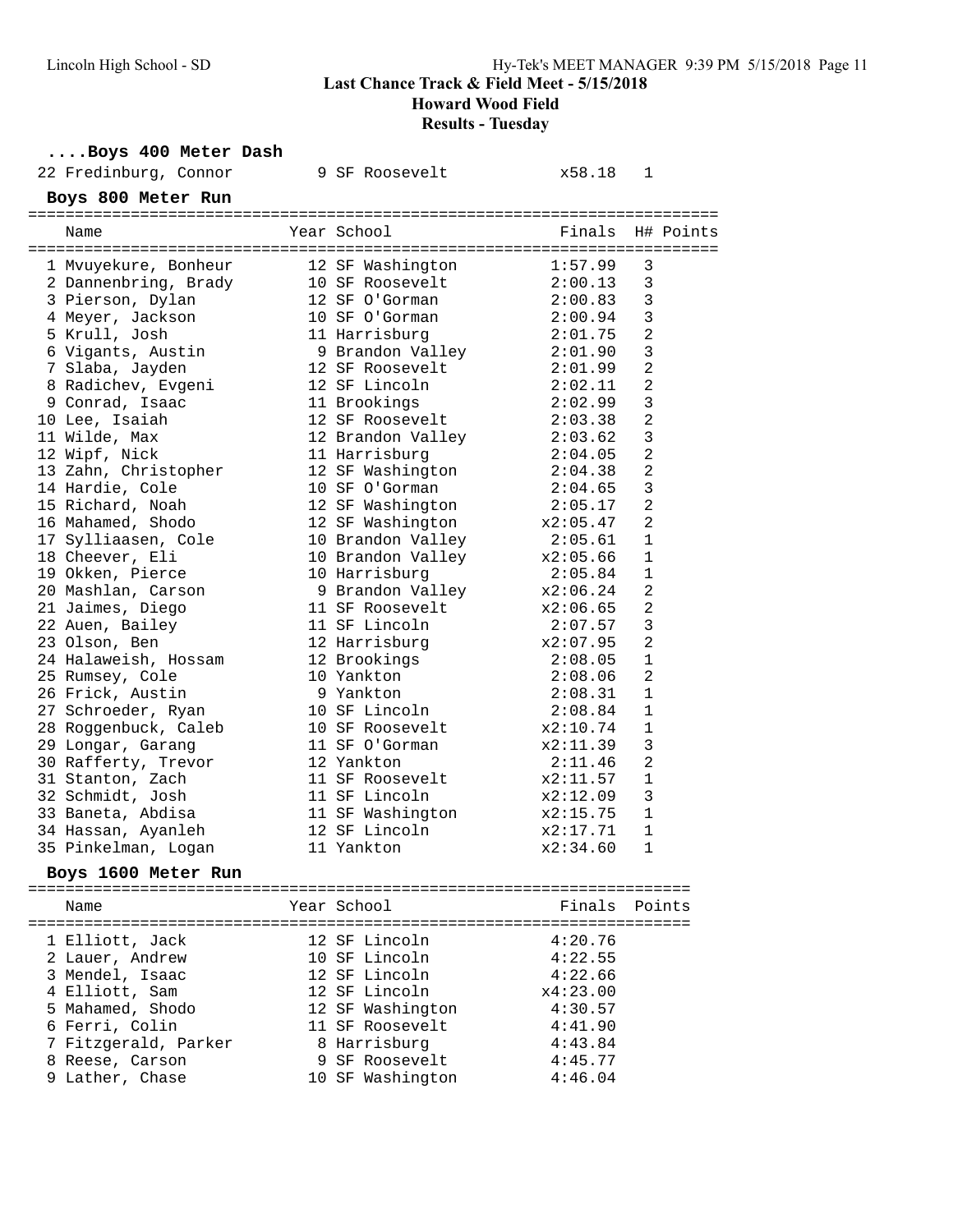## **....Boys 1600 Meter Run**

| 10 Baneta, Abdisa         | 11 SF Washington  | 4:50.51       |  |
|---------------------------|-------------------|---------------|--|
| 11 Walter, Alexander      | 12 SF Washington  | x4:50.63      |  |
| 12 Breidenbach, Alexander | 11 SF Washington  | x4:53.34      |  |
| 13 Ptak, Ryan             | 10 Harrisburg     | 4:53.99       |  |
| 14 Davis, Connor          | 12 SF Washington  | x4:54.93      |  |
| 15 Dykstra, Zach          | 12 Brandon Valley | 4:55.04       |  |
| 16 Merchen, Tim           | 8 Yankton         | 4:55.37       |  |
| 17 Baker, Robert          | 9 SF Lincoln      | x4:56.41      |  |
| 18 Spader, Michael        | 10 Harrisburg     | 4:57.01       |  |
| 19 Welker, Mason          | 10 Yankton        | 5:02.45       |  |
| 20 Elkin, Colter          | 10 Brandon Valley | 5:13.48       |  |
| Boys 3200 Meter Run       |                   |               |  |
| Name                      | Year School       | Finals Points |  |
|                           |                   |               |  |

| 1 Schroeder, Jared | 12 SF Lincoln    |                   | 10:02.79  |
|--------------------|------------------|-------------------|-----------|
| 2 Elkin, Britton   |                  | 9 Brandon Valley  | 10:04.60  |
| 3 Mohamud, Ayub    | 12 SF Washington |                   | 10:09.19  |
| 4 Bita, Merci      |                  | 10 SF Washington  | 10:09.71  |
| 5 Hove, Alex       | 10 SF O'Gorman   |                   | 10:17.39  |
| 6 Hilger, Dylan    | 10 SF O'Gorman   |                   | 10:28.00  |
| 7 Dixon, Slater    | 10 SF Lincoln    |                   | 10:40.78  |
| 8 Hackman, Tyler   | 11 SF O'Gorman   |                   | 10:45.73  |
| 9 Woolridge, Jacob | 10 SF Roosevelt  |                   | 10:47.01  |
| 10 Pfeifle, Mark   | 10 SF Lincoln    |                   | 10:52.33  |
| 11 Reese, Carson   | 9 SF Roosevelt   |                   | 10:56.09  |
| 12 Hentschel, Zach |                  | 10 Brandon Valley | 11:05.97  |
| 13 Stanford, Avery |                  | 9 SF Washington   | 11:06.95  |
| 14 Ripperda, TJ    | 12 SF O'Gorman   |                   | x11:20.61 |
| 15 Ferri, Colin    | 11 SF Roosevelt  |                   | 11:23.04  |
| 16 Reeser, Brysen  | 11 SF Roosevelt  |                   | x11:39.84 |
| 17 Waddell, Connor |                  | 11 SF Roosevelt   | x11:45.36 |

#### **Boys 110 Meter Hurdles**

| Name                  | Year School       |        | Finals H# Points |
|-----------------------|-------------------|--------|------------------|
| 1 St. Pierre, Stephon | 11 SF Lincoln     | 15.47  | 4                |
| 2 Donahoe, Josh       | 12 Brandon Valley | 15.64  | 4                |
| 3 Hertz, Alex         | 12 SF O'Gorman    | 15.82  | 4                |
| 4 Van Hemert, Jesse   | 10 Brandon Valley | 16.29  | 4                |
| 5 Furula, Wilson      | 11 SF Lincoln     | 16.37  | 4                |
| 6 VanDenTop, Wyatt    | 10 SF Lincoln     | 16.39  | 4                |
| 7 Wermers, Ray        | 12 Yankton        | 16.48  | 4                |
| 8 Timmer, Peyton      | 12 Harrisburg     | 16.64  | 4                |
| 9 Treadway, Braedon   | 11 SF Lincoln     | x17.01 | 3                |
| 10 Martens, Andrew    | 9 SF Lincoln      | x17.19 | 3                |
| 11 Baloun, Seth       | 12 SF Roosevelt   | 17.21  | 3                |
| 12 Kandolo, Junior    | 10 SF Washington  | 17.41  | 3                |
| 13 Southwick, Sam     | 9 SF Lincoln      | x17.60 | 3                |
| 14 Howell, Ethan      | 10 SF Roosevelt   | 17.93  | 2                |
| 15 Rollinger, Ethan   | 9 Harrisburg      | 18.11  | 3                |
| 16 Krouse, Matthew    | 10 Harrisburg     | 18.28  | $\overline{2}$   |
| 17 McCubbin, Kamren   | 9 SF Washington   | 18.29  | 2                |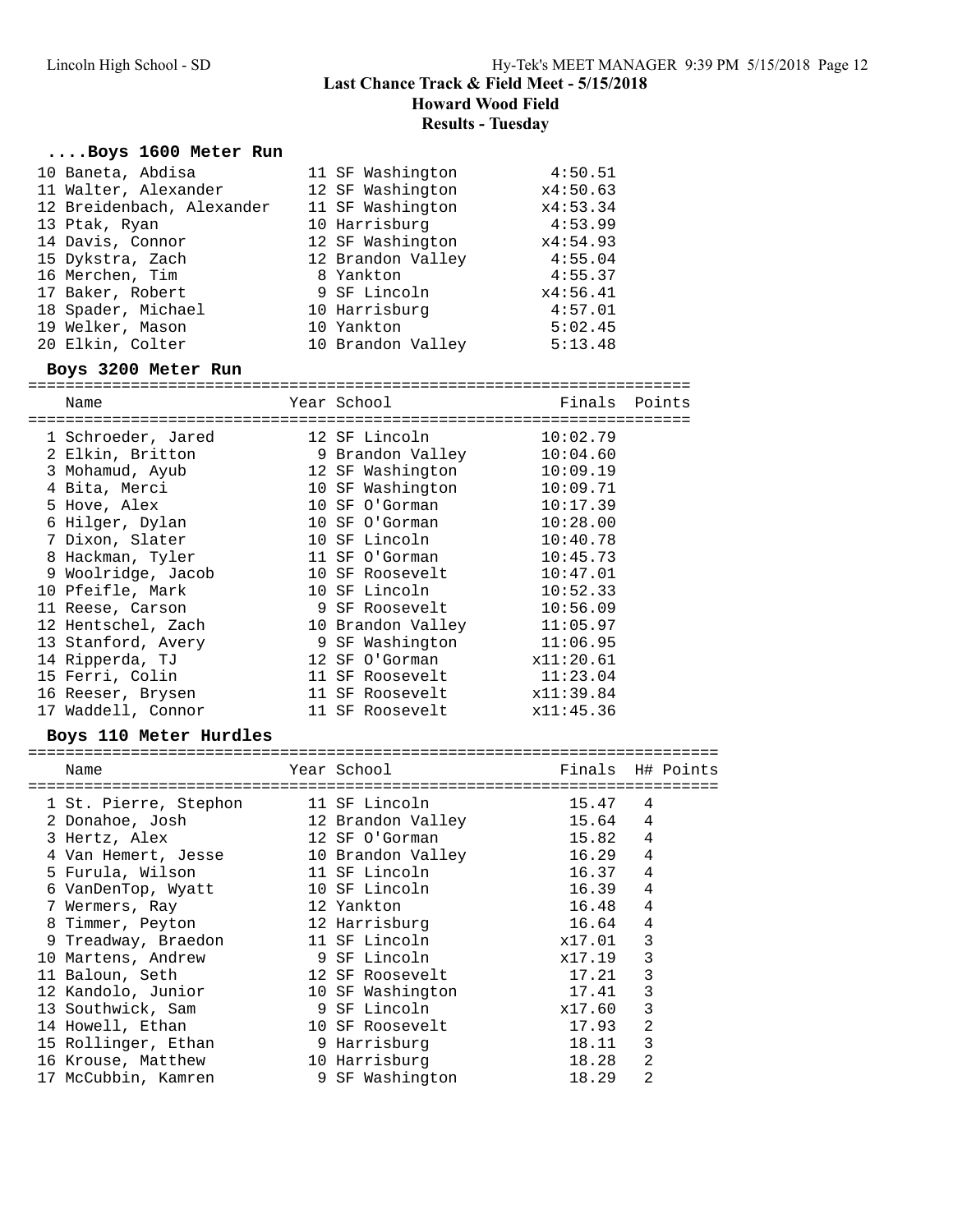**Howard Wood Field**

#### **Results - Tuesday**

#### **....Boys 110 Meter Hurdles**

| 18 Carda, William    | 10 SF Washington | 18.72  | 2              |
|----------------------|------------------|--------|----------------|
| 19 Lillie, Kyler     | 10 Yankton       | 19.13  |                |
| 20 O'Hara, Tate      | 12 Yankton       | 19.91  |                |
| 21 Kosmatka, Jerry   | 9 Yankton        | x20.18 | $\mathbf{1}$   |
| 22 Eichacker, Nathan | 12 Yankton       | x21.25 | $\overline{1}$ |
| 23 Hulstein, Cole    | 10 SF Washington | x21.57 | $\overline{1}$ |
| -- Landsem, Dylan    | 11 SF Roosevelt  | FS     |                |

#### **Boys 300 Meter Hurdles**

========================================================================== Name Year School Finals H# Points ========================================================================== 1 Hertz, Alex 12 SF O'Gorman 41.01 4 2 VanDenTop, Wyatt 10 SF Lincoln 41.41 4 3 Van Hemert, Jesse 10 Brandon Valley 42.11 4 4 Martens, Andrew 9 SF Lincoln 42.27 4 5 Freese, Nathaniel 11 SF Washington 42.52 4 6 St. Pierre, Stephon 11 SF Lincoln 42.58 4 7 Norton, Zach 10 SF O'Gorman 43.43 4 8 Baloun, Seth 12 SF Roosevelt 44.18 3 9 Fleming, Paxon 9 SF Roosevelt 44.50 3 10 Koepke, Russell 9 SF Lincoln x44.54 3 11 McCubbin, Kamren 9 SF Washington 45.02 3 12 Krouse, Matthew 10 Harrisburg 12 Krouse, 17 2 13 Southwick, Sam 9 SF Lincoln x45.24 3 14 Larson, Joe 10 SF O'Gorman 45.26 2 15 Treadway, Braedon 11 SF Lincoln x45.55 3 16 Pfeiffer, Levi 9 Brandon Valley 45.75 3 17 Landsem, Dylan 11 SF Roosevelt 47.01 2 18 Lillie, Kyler 10 Yankton 47.06 1 19 Howell, Ethan 10 SF Roosevelt x47.55 2 20 Kosmatka, Jerry 9 Yankton 49.38 1 21 Wermers, Ray 12 Yankton 49.70 2 22 O'Hara, Tate 12 Yankton x49.91 2 23 Eichacker, Nathan 12 Yankton x49.98 2 24 Hulstein, Cole **10 SF Washington** 50.13 1 **Boys 4x100 Meter Relay** ======================================================================= School **Finals** Points ======================================================================= 1 SF Lincoln 'A' 2 Brandon Valley 'A' 43.92 3 SF Roosevelt 'A' 44.66 4 SF Washington 'A' 46.58 **Boys 4x200 Meter Relay** ======================================================================= School **Finals Points** ======================================================================= 1 SF Lincoln 'A' 1:27.90 1) Schuller, Colin 12 2) Redd, Sharif 10 3) Bizimana, David 12 4) Brison, Collin 12 2 Brandon Valley 'A' 1:30.67

3 SF Roosevelt 'A' 1:33.22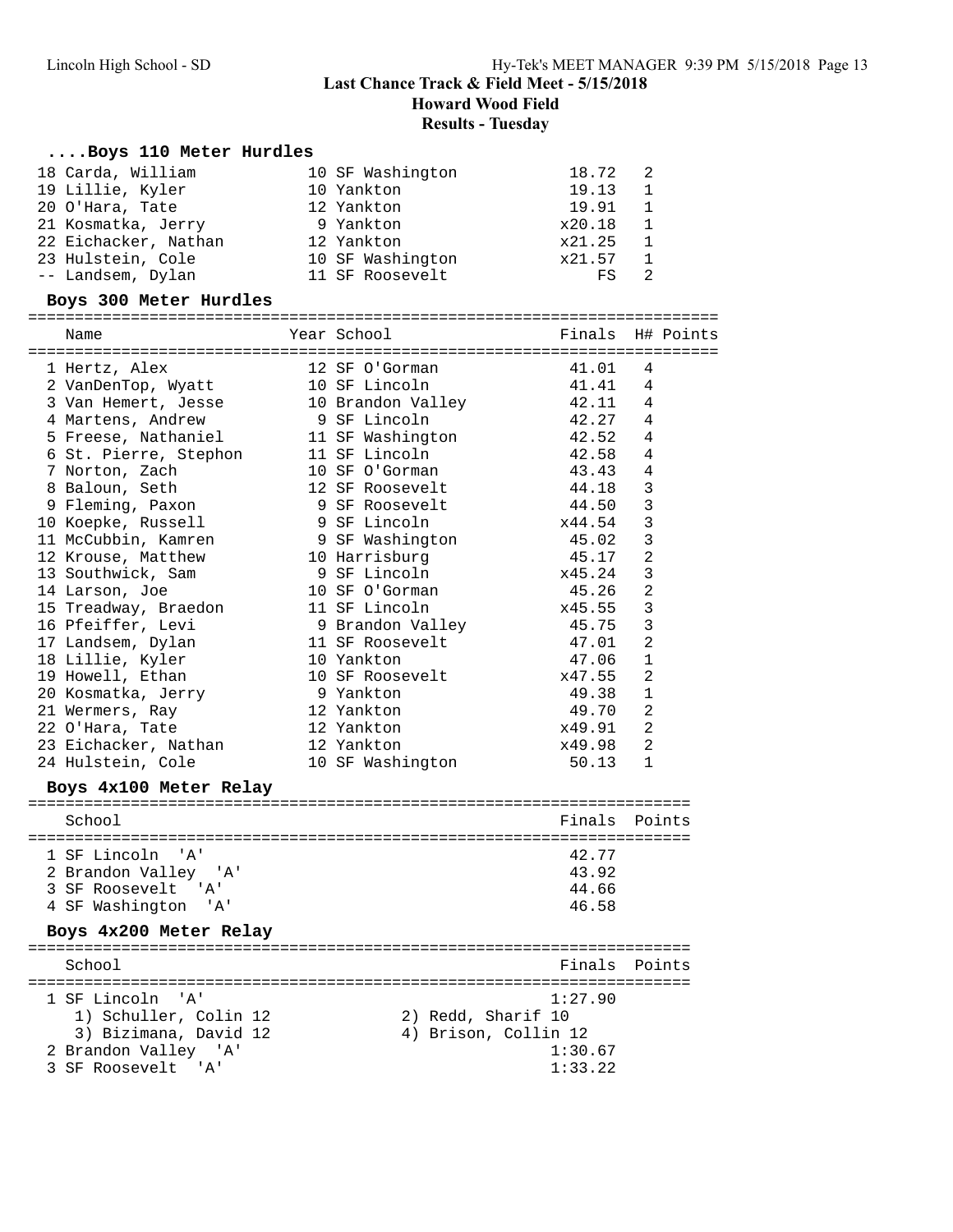**Howard Wood Field**

**Results - Tuesday**

## **....Boys 4x200 Meter Relay**

4 SF Washington 'A' 1:46.37

| Boys 4x400 Meter Relay                                                                                                                                                                                                                                                                                                                                                                                                                  |                                                                                                                                                                                                                                                                                                                                                                             |                                                                                                                                                                                                                                           |               |
|-----------------------------------------------------------------------------------------------------------------------------------------------------------------------------------------------------------------------------------------------------------------------------------------------------------------------------------------------------------------------------------------------------------------------------------------|-----------------------------------------------------------------------------------------------------------------------------------------------------------------------------------------------------------------------------------------------------------------------------------------------------------------------------------------------------------------------------|-------------------------------------------------------------------------------------------------------------------------------------------------------------------------------------------------------------------------------------------|---------------|
| School                                                                                                                                                                                                                                                                                                                                                                                                                                  |                                                                                                                                                                                                                                                                                                                                                                             | Finals                                                                                                                                                                                                                                    | Points        |
| 1 SF O'Gorman<br>' A '<br>2 SF Lincoln<br>'' A '<br>3 SF Washington<br>'' A '<br>4 Brandon Valley 'A'<br>5 SF Roosevelt 'A'<br>6 Yankton 'A'                                                                                                                                                                                                                                                                                            |                                                                                                                                                                                                                                                                                                                                                                             | 3:26.88<br>3:30.53<br>3:31.27<br>3:37.94<br>3:38.43<br>3:49.69                                                                                                                                                                            |               |
| Boys 4x800 Meter Relay                                                                                                                                                                                                                                                                                                                                                                                                                  |                                                                                                                                                                                                                                                                                                                                                                             |                                                                                                                                                                                                                                           |               |
| School                                                                                                                                                                                                                                                                                                                                                                                                                                  |                                                                                                                                                                                                                                                                                                                                                                             | Finals                                                                                                                                                                                                                                    | Points        |
| 1 Yankton<br>$^{\prime}$ A $^{\prime}$<br>2 SF Roosevelt<br>'' A '                                                                                                                                                                                                                                                                                                                                                                      |                                                                                                                                                                                                                                                                                                                                                                             | 8:31.68<br>9:25.80                                                                                                                                                                                                                        |               |
| Boys High Jump                                                                                                                                                                                                                                                                                                                                                                                                                          |                                                                                                                                                                                                                                                                                                                                                                             |                                                                                                                                                                                                                                           |               |
| Name                                                                                                                                                                                                                                                                                                                                                                                                                                    | Year School                                                                                                                                                                                                                                                                                                                                                                 |                                                                                                                                                                                                                                           | Finals Points |
| 1 Popkes, Nathan<br>2 Altenburg, Chase<br>3 Flanagan, Shiloh<br>3 Redd, Sharif<br>3 McCann, Ty<br>6 Sutcliffe, Sam<br>7 Johannsen, Jayden<br>7 Kleinwalterink, Kya<br>8 Byrd, Jacob<br>10 Wuestewald, Jacob<br>10 Gilbertson, Nathan<br>10 Lynch, Joe<br>13 VanHulzen, Landon<br>13 Johnson, Presley<br>-- Oltoff, Carter<br>-- Niyonshuti, Patrick<br>-- Hamilton, Keyvon<br>-- Ramm, Logan<br>-- Weldon, Damarcus<br>-- Mors, Matthew | 11 SF Lincoln<br>12 Harrisburg<br>12 SF Washington<br>10 SF Lincoln<br>10 Brandon Valley<br>12 SF O'Gorman<br>11 SF Washington<br>10 Harrisburg<br>10 SF O'Gorman<br>10 SF O'Gorman<br>10 SF Washington<br>9 SF O'Gorman<br>11 Brandon Valley<br>9 SF Roosevelt<br>11 Brandon Valley<br>11 SF Roosevelt<br>12 SF Roosevelt<br>9 SF Washington<br>10 SF Lincoln<br>9 Yankton | $6 - 06.00$<br>$6 - 02.00$<br>$6 - 00.00$<br>$6 - 00.00$<br>$6 - 00.00$<br>$J6-00.00$<br>5-10.00<br>5-10.00<br>$J5-10.00$<br>$x5 - 08.00$<br>$5 - 08.00$<br>$5 - 08.00$<br>$5 - 06.00$<br>$5 - 06.00$<br>ΝH<br>ΝH<br>ΝH<br>ΝH<br>ΝH<br>ΝH |               |
| Boys Pole Vault                                                                                                                                                                                                                                                                                                                                                                                                                         | Year School                                                                                                                                                                                                                                                                                                                                                                 | Finals                                                                                                                                                                                                                                    |               |
| Name                                                                                                                                                                                                                                                                                                                                                                                                                                    |                                                                                                                                                                                                                                                                                                                                                                             |                                                                                                                                                                                                                                           | Points        |
| l Voss, Peyton<br>2 Hoback, Nolan<br>3 Schirado, Nick<br>4 Tellinghuisen, Ethan<br>5 Clausen, Tycho<br>6 Moon, Nathan                                                                                                                                                                                                                                                                                                                   | 12 Harrisburg<br>12 Harrisburg<br>12 Harrisburg<br>11 Brandon Valley<br>11 SF O'Gorman<br>10 SF Roosevelt                                                                                                                                                                                                                                                                   | $14 - 09.00$<br>$J14-09.00$<br>$J14-09.00$<br>$13 - 03.00$<br>$12 - 09.00$<br>$J12-09.00$                                                                                                                                                 |               |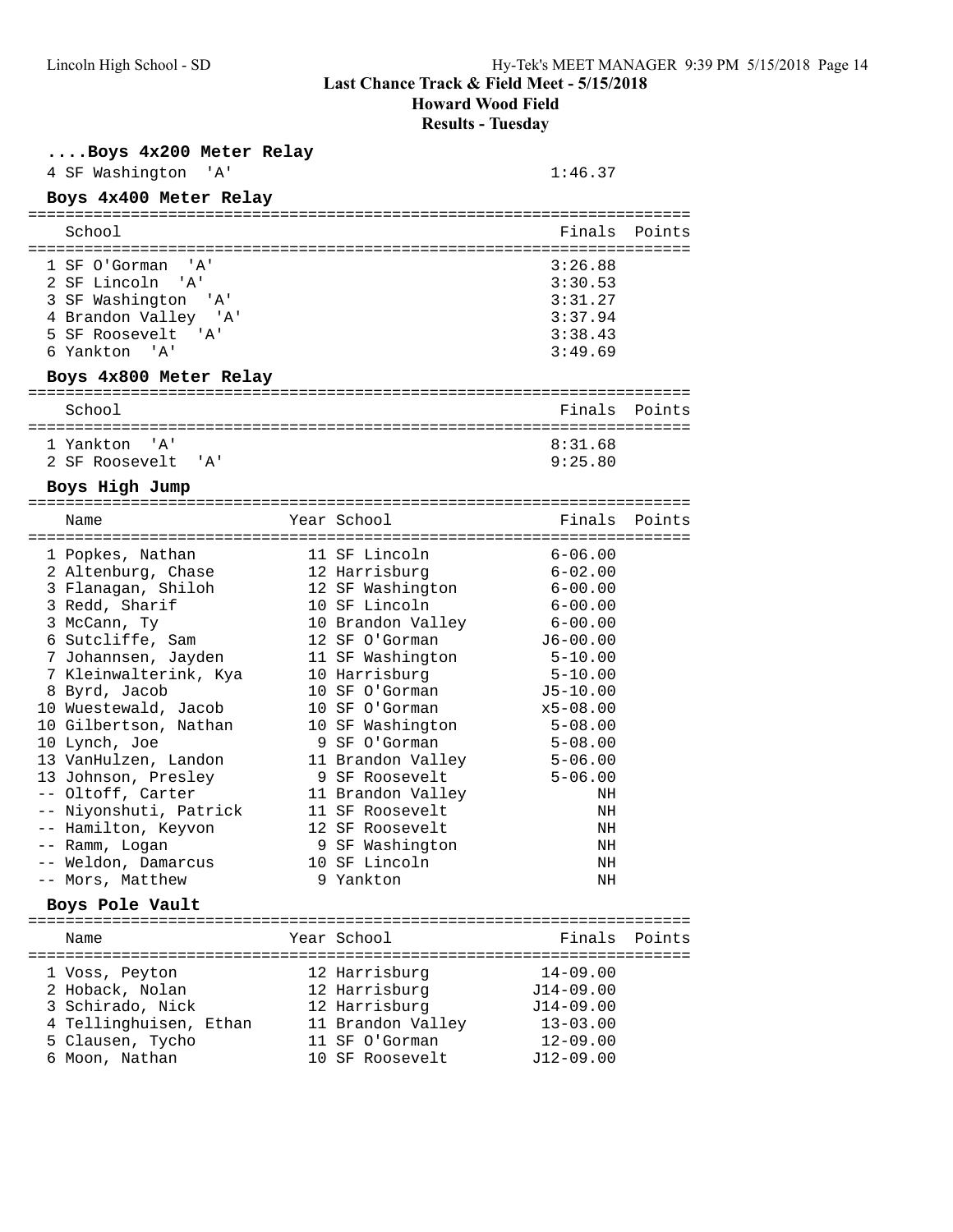# **....Boys Pole Vault**

| 7 Skow, Austin<br>7 Palmer, Oakley<br>8 Kramer, Brandon<br>9 Turuk, Guguk<br>11 Beavers, Beau<br>11 Erickson, Austin<br>-- Cutler, Jared<br>-- Neu, Johnny<br>-- Anderson, Noah<br>-- Sorensen, Austin<br>-- Cutler, Garrett<br>-- Burgeson, Brody<br>Boys Long Jump                                                                                                                                                                                                                                                                   |                                                                                                     |  | 12 Brandon Valley<br>12 Yankton<br>11 SF Lincoln<br>11 SF Washington<br>9 SF Lincoln<br>12 Brandon Valley<br>9 Yankton<br>11 Yankton<br>11 Yankton<br>11 SF Lincoln<br>9 Yankton<br>9 Yankton                                                                                                                                                                                                                                                                                                                                      | $12 - 03.00$<br>$12 - 03.00$<br>$J12-03.00$<br>$J12-03.00$<br>$10 - 09.00$<br>$10 - 09.00$<br>ΝH<br>ΝH<br>ΝH<br>ΝH<br>ΝH<br>ΝH                                                                                                                                                                                                                                                                  |               |  |  |  |  |
|----------------------------------------------------------------------------------------------------------------------------------------------------------------------------------------------------------------------------------------------------------------------------------------------------------------------------------------------------------------------------------------------------------------------------------------------------------------------------------------------------------------------------------------|-----------------------------------------------------------------------------------------------------|--|------------------------------------------------------------------------------------------------------------------------------------------------------------------------------------------------------------------------------------------------------------------------------------------------------------------------------------------------------------------------------------------------------------------------------------------------------------------------------------------------------------------------------------|-------------------------------------------------------------------------------------------------------------------------------------------------------------------------------------------------------------------------------------------------------------------------------------------------------------------------------------------------------------------------------------------------|---------------|--|--|--|--|
| Name                                                                                                                                                                                                                                                                                                                                                                                                                                                                                                                                   |                                                                                                     |  | Year School                                                                                                                                                                                                                                                                                                                                                                                                                                                                                                                        |                                                                                                                                                                                                                                                                                                                                                                                                 | Finals Points |  |  |  |  |
| 1 Merkley, Hunter<br>2 Redd, Sharif<br>3 Redd, Malik<br>4 Blok, Jordan<br>5 Bizimana, David<br>6 Jurrens, Ben<br>7 Cheer, Hunter<br>9 Pavelko, Conor<br>10 Byrd, Jacob<br>11 Zahn, Christopher<br>12 Nichols, Caden<br>13 Alex, Michael<br>15 Steffel, Jesse<br>16 Jones, Logan<br>16 Niewenhuis, Tanner<br>18 Johnson, Presley<br>19 Galvan-Hofer, Josh<br>20 Hamilton, Keyvon<br>21 Sohler, Corbin<br>22 Kroehnert, Lucas<br>-- Mors, Matthew<br>-- Roewart, Jhei<br>-- Weldon, Damarcus<br>-- Lyongola, Melki<br>-- Kandolo, Junior | 8 Flanagan, Shiloh<br>14 Kleinwalterink, Kya<br>23 Niyonshuti, Patrick<br>-- FrancoMarroquin, Keven |  | 10 SF Lincoln<br>10 SF Lincoln<br>12 SF Lincoln<br>11 Brandon Valley<br>12 SF Lincoln<br>12 Yankton<br>11 Harrisburg<br>12 SF Washington<br>9 SF O'Gorman<br>10 SF O'Gorman<br>12 SF Washington<br>10 Brandon Valley<br>10 SF Lincoln<br>10 Harrisburg<br>10 Brandon Valley<br>10 SF O'Gorman<br>11 Brandon Valley<br>9 SF Roosevelt<br>12 Yankton<br>12 SF Roosevelt<br>9 Yankton<br>11 SF Washington<br>11 SF Roosevelt<br>9 Yankton<br>10 Harrisburg<br>10 SF Lincoln<br>10 SF Roosevelt<br>9 SF Washington<br>10 SF Washington | $21 - 06.00$<br>$21 - 04.50$<br>20-09.00<br>$20 - 04.25$<br>$x20-03.00$<br>$20 - 02.00$<br>$20 - 00.75$<br>19-11.75<br>$19 - 08.25$<br>$18 - 11.00$<br>$18 - 10.00$<br>18-04.75<br>x18-03.50<br>$18 - 03.25$<br>$18 - 01.50$<br>$18 - 01.25$<br>$x18-01.25$<br>$18 - 00.00$<br>$17 - 10.50$<br>$17 - 09.00$<br>$17 - 07.25$<br>$17 - 06.00$<br>$16 - 04.75$<br>ND<br>ND<br>ΝD<br>ΝD<br>ND<br>ΝD |               |  |  |  |  |
|                                                                                                                                                                                                                                                                                                                                                                                                                                                                                                                                        | Boys Triple Jump                                                                                    |  |                                                                                                                                                                                                                                                                                                                                                                                                                                                                                                                                    |                                                                                                                                                                                                                                                                                                                                                                                                 |               |  |  |  |  |
| Name                                                                                                                                                                                                                                                                                                                                                                                                                                                                                                                                   |                                                                                                     |  | Year School                                                                                                                                                                                                                                                                                                                                                                                                                                                                                                                        | Finals                                                                                                                                                                                                                                                                                                                                                                                          | Points        |  |  |  |  |
| 1 Kayee, Leo<br>2 Bizimana, David<br>3 Redd, Malik                                                                                                                                                                                                                                                                                                                                                                                                                                                                                     | 4 St. Pierre, Stephon                                                                               |  | 10 SF Lincoln<br>12 SF Lincoln<br>12 SF Lincoln<br>11 SF Lincoln                                                                                                                                                                                                                                                                                                                                                                                                                                                                   | $43 - 03.25$<br>$42 - 06.50$<br>$41 - 11.00$<br>$x41 - 06.50$                                                                                                                                                                                                                                                                                                                                   |               |  |  |  |  |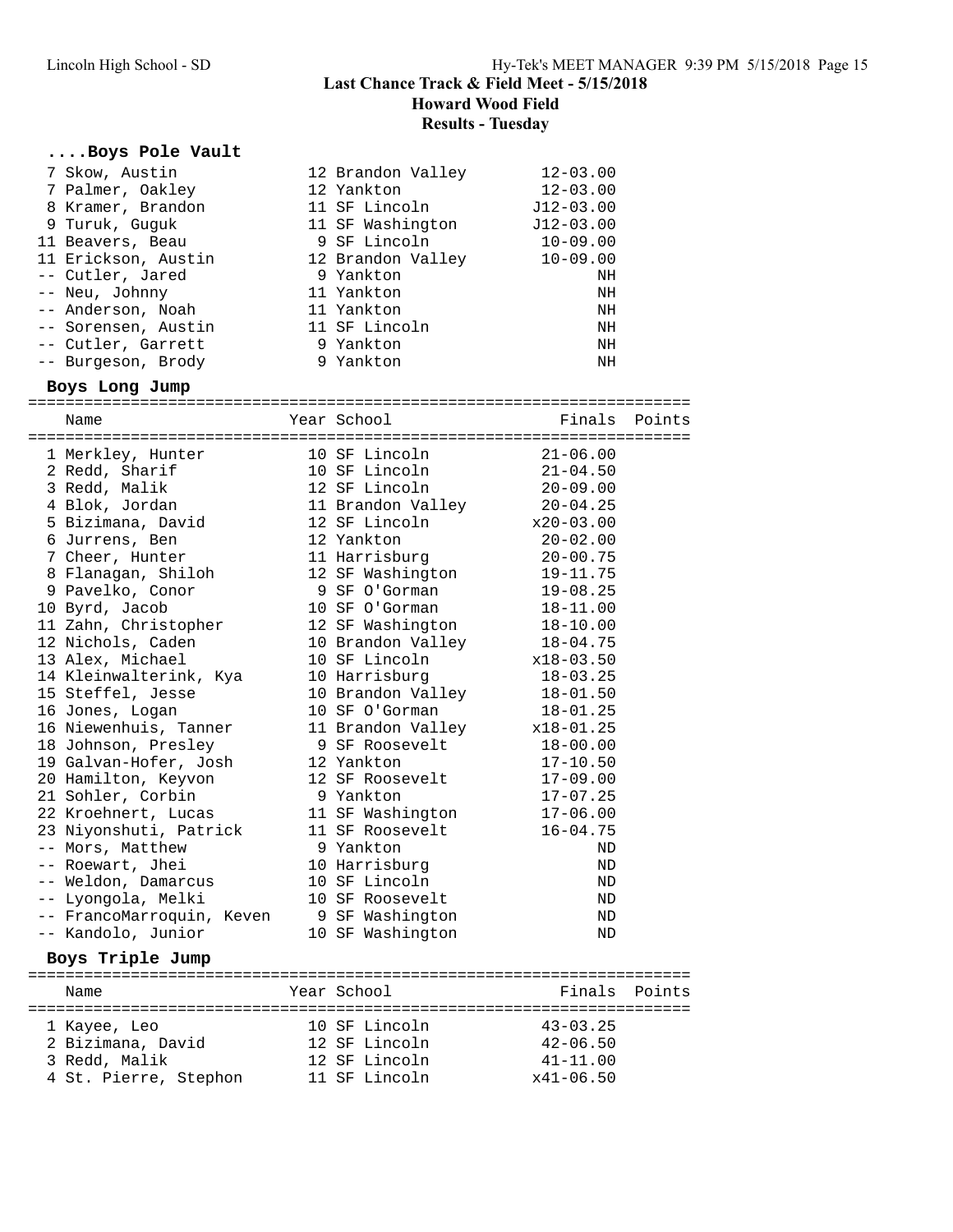# **....Boys Triple Jump**

| 5 Jurrens, Ben         | 12 Yankton        | $40 - 06.00$ |
|------------------------|-------------------|--------------|
| 6 Hill, Ryan           | 11 Harrisburg     | $39 - 01.00$ |
| 7 Moon, Nathan         | 10 SF Roosevelt   | $38 - 00.50$ |
| 8 Steffel, Jesse       | 10 Brandon Valley | $37 - 04.50$ |
| 9 Diedrich, Aiden      | 11 SF O'Gorman    | $37 - 02.25$ |
| 10 Wilcox, Garyn       | 11 SF O'Gorman    | $36 - 11.00$ |
| 11 Niewenhuis, Tanner  | 11 Brandon Valley | $36 - 09.25$ |
| 11 Pavelko, Conor      | 9 SF O'Gorman     | $36 - 09.25$ |
| 13 Hamilton, Keyvon    | 12 SF Roosevelt   | $35 - 11.50$ |
| 14 Dougherty, Robert   | 11 SF Washington  | $35 - 10.50$ |
| 15 Blok, Jordan        | 11 Brandon Valley | $35 - 03.00$ |
| 16 Niyonshuti, Patrick | 11 SF Roosevelt   | $32 - 11.50$ |
| -- Turuk, Guquk        | 11 SF Washington  | ND           |
| -- Galvan-Hofer, Josh  | 12 Yankton        | ND           |
| -- Lyongola, Melki     | 10 SF Roosevelt   | ND           |
| -- Kandolo, Junior     | 10 SF Washington  | ND           |
| -- Alex, Michael       | 10 SF Lincoln     | ND           |
| -- Flanagan, Shiloh    | 12 SF Washington  | ND           |
| -- Jones, Gunnar       | 10 SF O'Gorman    | ND           |

## **Boys Shot Put**

| Name                                                                       |                             |               |  |
|----------------------------------------------------------------------------|-----------------------------|---------------|--|
| 1 Hiatt, Tyler                                                             | 10 SF Lincoln               | $51 - 04.00$  |  |
| 2 Brown, Noah                                                              | 11 SF Lincoln               | $49 - 08.00$  |  |
| 3 McCormick, Mason                                                         | 12 SF Roosevelt             | 49-02.00      |  |
| 4 Larson, Blake 12 Brandon Valley                                          |                             | $48 - 03.50$  |  |
| 5 Kolbeck, Alex                     11 Brandon Valley             47-08.50 |                             |               |  |
| 6 Beck, Brady                                                              | 11 SF O'Gorman              | $46 - 06.00$  |  |
| 7 Treiber, Grant 11 SF Lincoln                                             |                             | $46 - 05.00$  |  |
| 8 Grode, Quinn                                                             | 11 Brandon Valley 44-04.00  |               |  |
| 9 Doeden, Jacob 10 SF O'Gorman                                             |                             | $42 - 01.50$  |  |
| 10 Newton, Tyson                                                           | 12 Brandon Valley x41-11.00 |               |  |
| 11 Fitzgerald, Tanner 12 Yankton                                           |                             | $41 - 10.50$  |  |
| 12 Dickens, Brandon                                                        | 10 SF Washington            | $41 - 10.00$  |  |
| 13 Walker, Brock                                                           | 12 SF Washington            | $41 - 07.50$  |  |
| 14 Oppold, Alex                                                            | 10 SF Lincoln               | $x40-07.00$   |  |
| 15 Day, Mattias                                                            | 11 SF Washington 40-06.00   |               |  |
| 16 Schafer, Drake 12 SF O'Gorman                                           |                             | $40 - 02.50$  |  |
| 17 Berthelsen, Lucas                                                       | 10 SF O'Gorman              | $x40-02.00$   |  |
| 18 Halling, Seth 10 Harrisburg                                             |                             | $40 - 00.50$  |  |
| 19 Kohls, Ben                                                              | 10 SF Roosevelt 39-02.00    |               |  |
| 20 Lester, Payton 12 SF Washington x39-01.00                               |                             |               |  |
| 20 Meylor, Ed                                                              | 9 SF 0'Gorman x39-01.00     |               |  |
| 22 Mullet, Jaxen                                                           | 9 Brandon Valley x38-09.00  |               |  |
| 23 Eichacker, Mitchal 10 SF Lincoln                                        |                             | x38-03.50     |  |
| 24 Dangler, Bryce                                                          | 11 Yankton                  | $38 - 02.50$  |  |
| 25 Amato, Mason                                                            | 11 SF Roosevelt 37-10.00    |               |  |
| 26 Bourne, Jadan                                                           | 10 SF Roosevelt x37-06.50   |               |  |
| 27 Engebretson, Sam 10 SF Lincoln                                          |                             | $x37 - 04.50$ |  |
| 28 Pease, Wil                                                              | 10 Yankton                  | $34 - 10.50$  |  |
| 29 Kohls, Sam                                                              | 9 SF Roosevelt x34-08.50    |               |  |
| 30 Schild, Koby                                                            | 12 Yankton                  | $x33-11.50$   |  |
| 31 Oren, Isaac                                                             | 11 SF Roosevelt             | $x32-06.50$   |  |